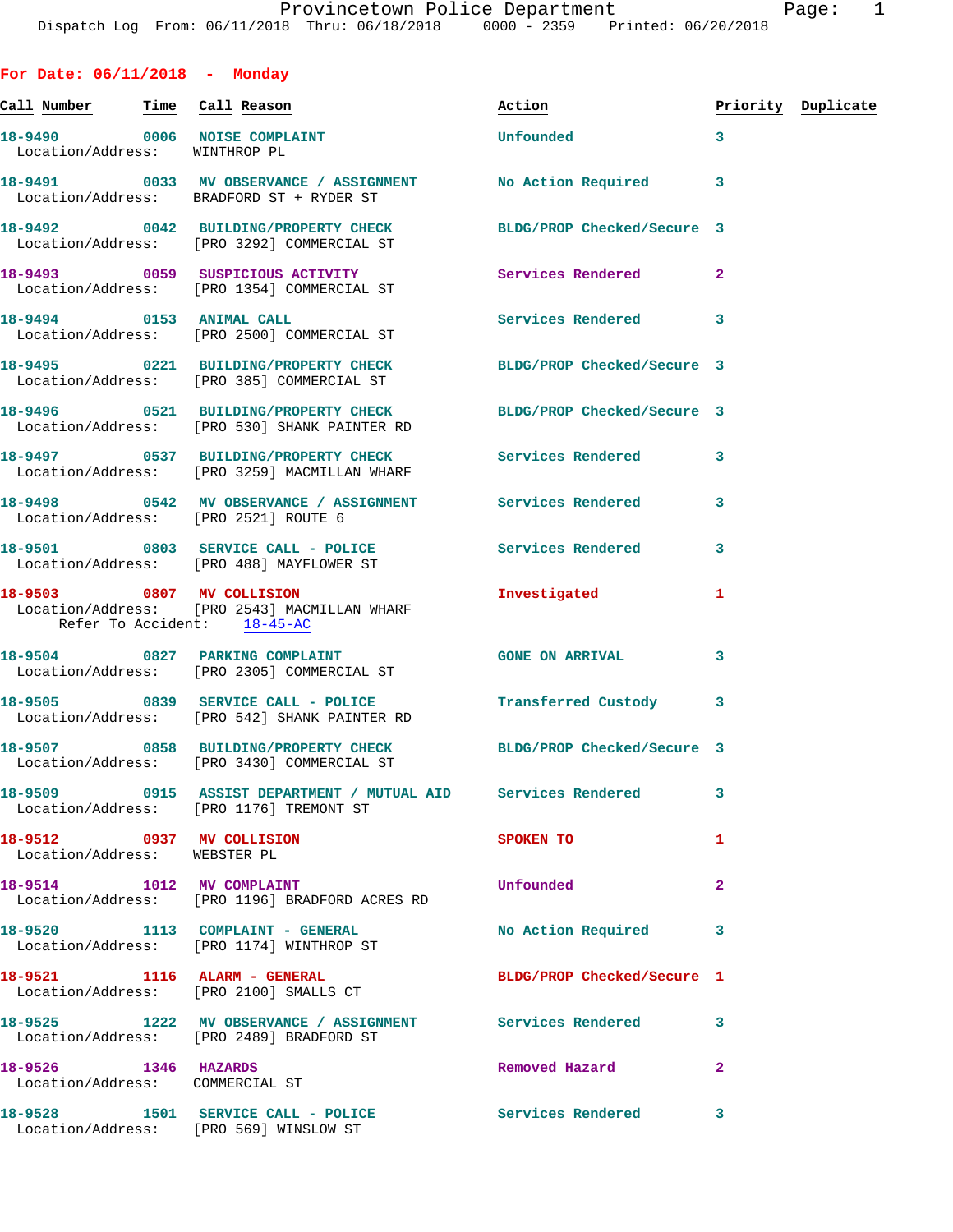|                                      | 18-9530 1533 PARK, WALK & TALK<br>Location/Address: [PRO 182] COMMERCIAL ST                             | <b>Services Rendered</b> 2 |                         |
|--------------------------------------|---------------------------------------------------------------------------------------------------------|----------------------------|-------------------------|
| 18-9532 1541 FOLLOW UP               | Location/Address: [PRO 261] COMMERCIAL ST                                                               | SPOKEN TO                  | $\overline{2}$          |
|                                      | 18-9533 1615 BUILDING/PROPERTY CHECK<br>Location/Address: [PRO 3259] MACMILLAN WHARF                    | <b>Services Rendered</b>   | 3                       |
|                                      | 18-9535 1646 COMPLAINT - GENERAL<br>Location/Address: [PRO 4105] COMMERCIAL ST                          | SPOKEN TO                  | 3                       |
| 18-9536 1710 MEDICAL EMERGENCY       | Location/Address: [PRO 542] SHANK PAINTER RD                                                            | <b>PATIENT REFUSAL</b>     | 1                       |
|                                      | 18-9537 1736 PARKING COMPLAINT<br>Location/Address: [PRO 1729] NELSON AVE                               | No Action Required         | 3                       |
|                                      | 18-9538 1818 BUILDING/PROPERTY CHECK<br>Location/Address: [PRO 2481] TREMONT ST                         | <b>Services Rendered</b>   | 3                       |
|                                      | 18-9539 1839 MV OBSERVANCE / ASSIGNMENT Services Rendered<br>Location/Address: BRADFORD ST + HOWLAND ST |                            | 3                       |
| 18-9540 1920 BAR CHECK               | Location/Address: [PRO 3430] COMMERCIAL ST                                                              | Services Rendered          | $\mathbf{2}$            |
|                                      | 18-9541 1944 BUILDING/PROPERTY CHECK<br>Location/Address: [PRO 2500] COMMERCIAL ST                      | BLDG/PROP Checked/Secure 3 |                         |
|                                      | 18-9542 1946 LOST PROPERTY<br>Location/Address: [PRO 2018] COMMERCIAL ST                                | Services Rendered 3        |                         |
| 18-9544 1956 MEDICAL EMERGENCY       | Location/Address: [PRO 2645] SHANK PAINTER RD                                                           | Services Rendered 1        |                         |
|                                      | 18-9546 2011 PARKING COMPLAINT<br>Location/Address: BRADFORD ST + CENTER ST                             | Citation / Warning Issue 3 |                         |
|                                      | 18-9547 2013 BUILDING/PROPERTY CHECK<br>Location/Address: [PRO 4080] RYDER ST EXT                       | BLDG/PROP Checked/Secure 3 |                         |
|                                      | 18-9548 2013 BUILDING/PROPERTY CHECK<br>Location/Address: [PRO 526] RYDER ST EXT                        | BLDG/PROP Checked/Secure 3 |                         |
|                                      | 18-9549 2123 PARK, WALK & TALK<br>Location: [PRO 3431] LOPES SQUARE                                     | Services Rendered          | $\mathbf{2}$            |
|                                      | 18-9550 2358 BUILDING/PROPERTY CHECK<br>Location/Address: [PRO 433] RYDER ST EXT                        | <b>Services Rendered</b>   | 3                       |
| For Date: $06/12/2018$ - Tuesday     |                                                                                                         |                            |                         |
| Location/Address: ROUTE 6 + SNAIL RD | 18-9552                0016     MV OBSERVANCE  / ASSIGNMENT                 Services Rendered           |                            | $\overline{\mathbf{3}}$ |
|                                      | 18-9551 0020 BUILDING/PROPERTY CHECK<br>Location/Address: [PRO 379] COMMERCIAL ST                       | BLDG/PROP Checked/Secure 3 |                         |
|                                      | 18-9553 0025 MV OBSERVANCE / ASSIGNMENT                                                                 | Services Rendered 3        |                         |

 Location/Address: [PRO 2494] BRADFORD ST **18-9554 0036 BUILDING/PROPERTY CHECK BLDG/PROP Checked/Secure 3**  Location/Address: [PRO 385] COMMERCIAL ST **18-9555 0057 MV STOP VERBAL WARNING 3**  Location/Address: [PRO 105] COMMERCIAL ST

Refer To Citation: 18-486-CN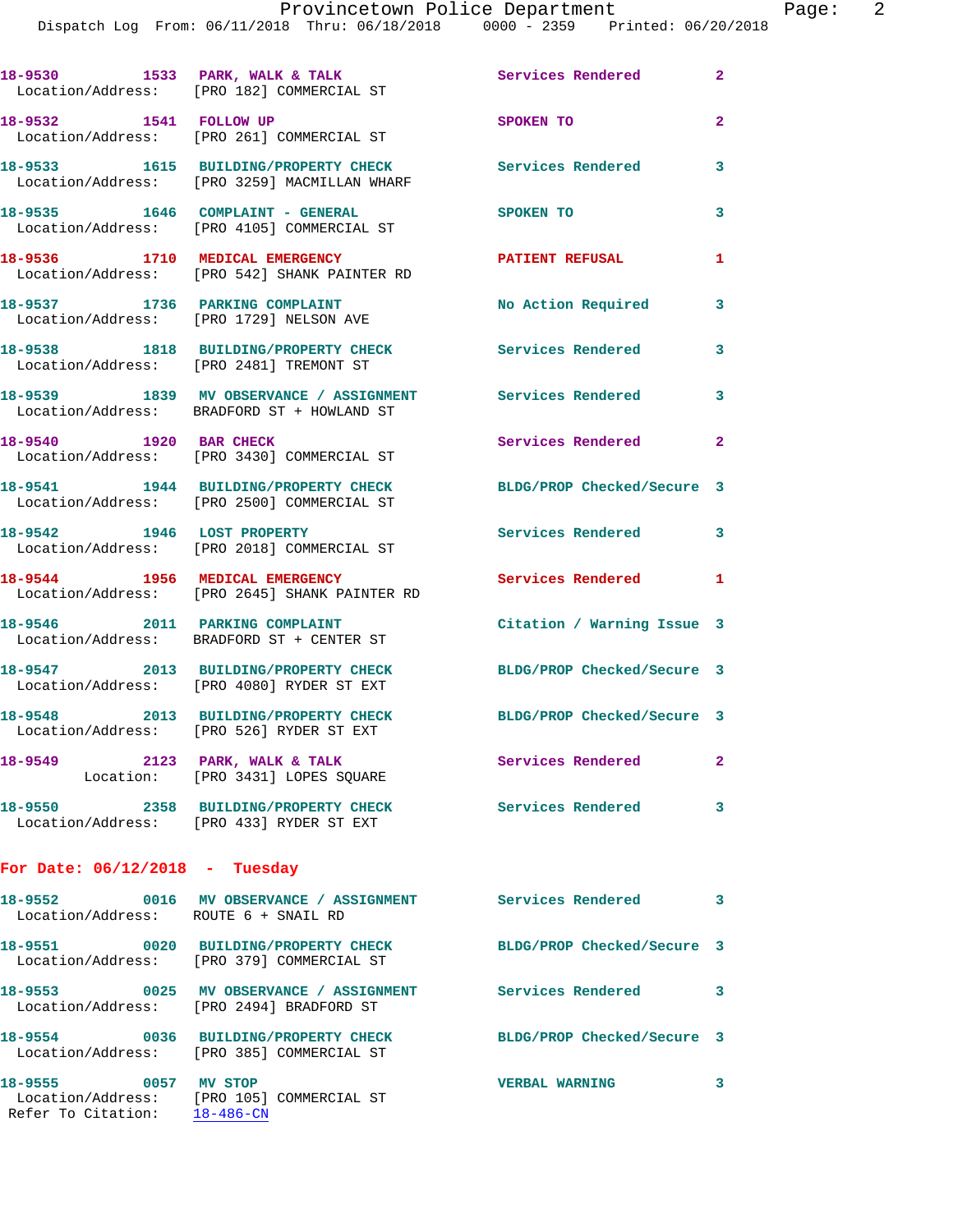| Location/Address: [PRO 446] HOWLAND ST                                                                      | 18-9556 0115 BUILDING/PROPERTY CHECK                                                              | BLDG/PROP Checked/Secure 3 |                         |
|-------------------------------------------------------------------------------------------------------------|---------------------------------------------------------------------------------------------------|----------------------------|-------------------------|
| 18-9557 0119 MV STOP<br>Location/Address: [PRO 606] CONWELL ST<br>Refer To Citation: $\frac{18-487-CN}{\ }$ |                                                                                                   | <b>VERBAL WARNING</b>      | 3                       |
| Location/Address: [PRO 521] ROUTE 6                                                                         | 18-9558 0146 BUILDING/PROPERTY CHECK                                                              | Services Rendered          | 3                       |
| Location/Address: [PRO 2521] ROUTE 6                                                                        | 18-9559 0152 MV OBSERVANCE / ASSIGNMENT Services Rendered                                         |                            | 3                       |
|                                                                                                             | 18-9560 0218 BUILDING/PROPERTY CHECK<br>Location/Address: [PRO 104] MACMILLAN WHARF               | <b>Services Rendered</b>   | 3                       |
| Location/Address: [PRO 413] CONWELL ST                                                                      | 18-9561 0226 BUILDING/PROPERTY CHECK                                                              | BLDG/PROP Checked/Secure 3 |                         |
|                                                                                                             | 18-9562 0226 BUILDING/PROPERTY CHECK<br>Location/Address: [PRO 526] RYDER ST EXT                  | Services Rendered          | 3                       |
| Location/Address: ROUTE 6                                                                                   | 18-9563 0335 MV OBSERVANCE / ASSIGNMENT                                                           | Services Rendered          | 3                       |
|                                                                                                             | 18-9564 0354 BUILDING/PROPERTY CHECK<br>Location/Address: [PRO 1989] COMMERCIAL ST                | BLDG/PROP Checked/Secure 3 |                         |
|                                                                                                             | 18-9565 0433 BUILDING/PROPERTY CHECK<br>Location/Address: [PRO 530] SHANK PAINTER RD              | BLDG/PROP Checked/Secure 3 |                         |
| Location/Address: ROUTE 6 + CONWELL ST                                                                      | 18-9566 0538 MV OBSERVANCE / ASSIGNMENT                                                           | Services Rendered 3        |                         |
| Location/Address: [PRO 554] TREMONT ST                                                                      | 18-9567 0613 BUILDING/PROPERTY CHECK                                                              | BLDG/PROP Checked/Secure 3 |                         |
|                                                                                                             | 18-9569 0812 SERVICE CALL - POLICE<br>Location/Address: [PRO 488] MAYFLOWER ST                    | Services Rendered          | 3                       |
|                                                                                                             | 18-9570 0825 911 - GENERAL<br>Location/Address: [PRO 2977] COMMERCIAL ST                          | Could Not Locate           | 1                       |
|                                                                                                             | 18-9572 0859 MV OBSERVANCE / ASSIGNMENT Services Rendered<br>Location/Address: [PRO 2521] ROUTE 6 |                            | 3                       |
|                                                                                                             | 18-9571 0906 PARK, WALK & TALK<br>Location: [PRO 3431] LOPES SQUARE                               | Services Rendered          | $\mathbf{2}$            |
| 18-9574 0947 FOLLOW UP                                                                                      | Location/Address: [PRO 542] SHANK PAINTER RD                                                      | SPOKEN TO                  | $\overline{2}$          |
| Location/Address: [PRO 3440] ROUTE 6                                                                        | 18-9573 0952 MV OBSERVANCE / ASSIGNMENT Services Rendered                                         |                            | 3                       |
| 18-9575 0957 MV STOP<br>Location/Address: [PRO 521] ROUTE 6<br>Refer To Citation: 18-488-CN                 |                                                                                                   | <b>VERBAL WARNING</b>      | $\overline{\mathbf{3}}$ |
| Location/Address: [PRO 3287] ROUTE 6                                                                        | 18-9577 1015 BUILDING/PROPERTY CHECK BLDG/PROP Checked/Secure 3                                   |                            |                         |
| 18-9578 1021 PARKING COMPLAINT<br>Location/Address: RYDER ST EXT                                            |                                                                                                   | Services Rendered 3        |                         |
| 18-9579 1031 PARK, WALK & TALK<br>Location/Address: COMMERCIAL ST                                           |                                                                                                   | No Action Required 2       |                         |
| 18-9580 1032 ANIMAL CALL                                                                                    | Location/Address: [PRO 1858] BRADFORD ST                                                          | Services Rendered 2        |                         |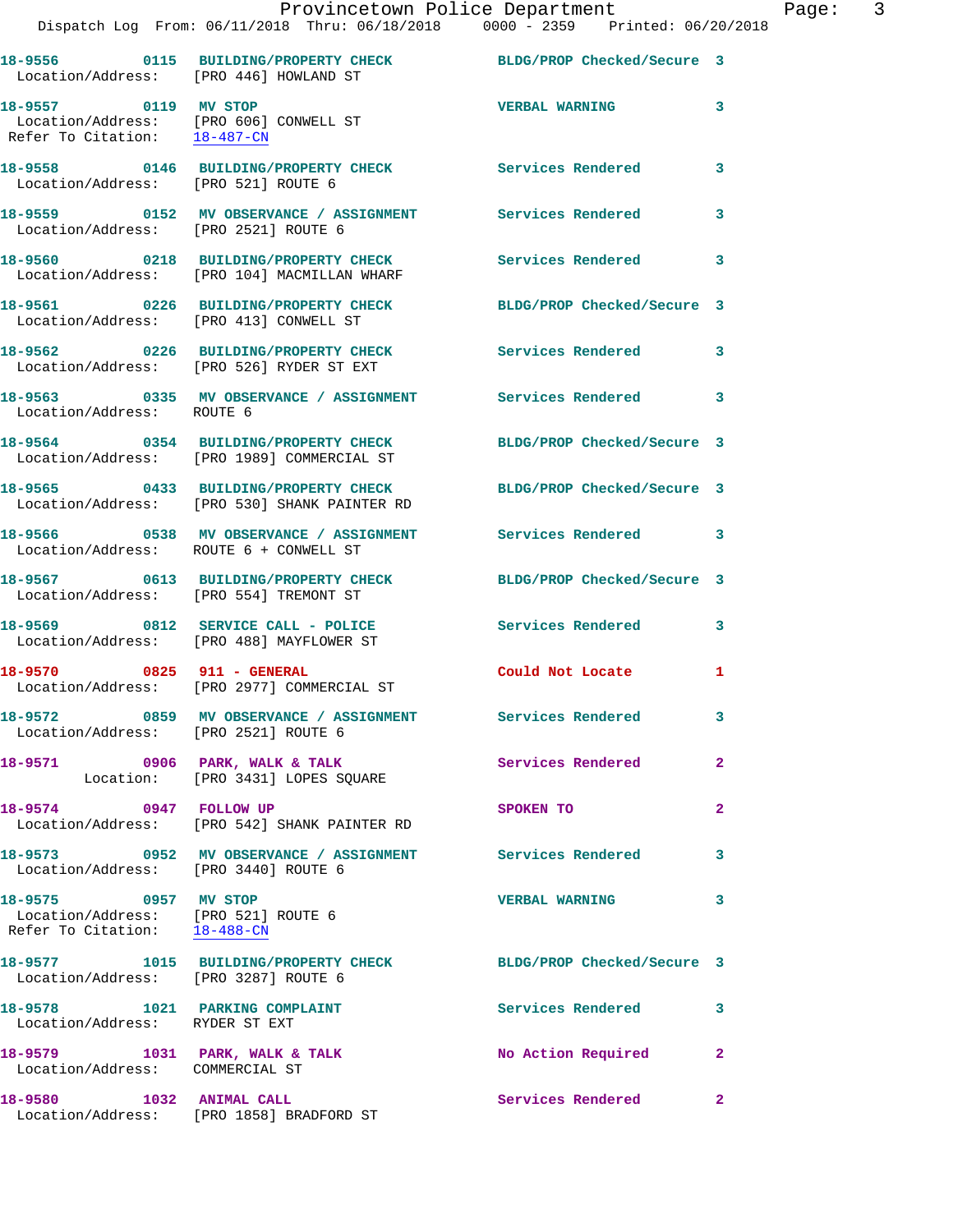|                                                      | Provincetown Police Department The Rage: 4<br>Dispatch Log From: 06/11/2018 Thru: 06/18/2018  0000 - 2359  Printed: 06/20/2018 |                            |              |  |
|------------------------------------------------------|--------------------------------------------------------------------------------------------------------------------------------|----------------------------|--------------|--|
|                                                      | 18-9581 1043 MEDICAL EMERGENCY 1 Transported to Hospital 1<br>Location/Address: [PRO 440] HARRY KEMP WAY                       |                            |              |  |
| Location/Address: RYDER ST EXT                       | 18-9582 1101 SERVICE CALL - POLICE SPOKEN TO 3                                                                                 |                            |              |  |
|                                                      | 18-9583 1113 ANIMAL CALL<br>Location/Address: [PRO 847] COMMERCIAL ST                                                          | <b>GONE ON ARRIVAL</b>     | $\mathbf{2}$ |  |
|                                                      | 18-9584 1206 PARK, WALK & TALK 1999 Services Rendered Election/Address: [PRO 105] COMMERCIAL ST                                |                            | $\mathbf{2}$ |  |
|                                                      | 18-9585 1223 BUILDING/PROPERTY CHECK BLDG/PROP Checked/Secure 3<br>Location/Address: [PRO 2543] MACMILLAN WHARF                |                            |              |  |
|                                                      | 18-9587 1249 MV OBSERVANCE / ASSIGNMENT No Action Required 3<br>Location/Address: [PRO 2521] ROUTE 6                           |                            |              |  |
|                                                      | 18-9588 1249 SERVICE CALL - POLICE 3 Services Rendered 3<br>Location/Address: [PRO 2474] BRADFORD ST                           |                            |              |  |
| Refer To Citation: 18-489-CN                         | 18-9589 1300 MV STOP<br>Location/Address: ROUTE 6 + SNAIL RD                                                                   | <b>VERBAL WARNING</b>      | 3            |  |
|                                                      | 18-9591 1328 ANIMAL CALL<br>Location/Address: [PRO 1403] NELSON AVE                                                            | No Action Required 2       |              |  |
|                                                      | 18-9590 1336 MV OBSERVANCE / ASSIGNMENT Services Rendered<br>Location/Address: [PRO 2521] ROUTE 6                              |                            | 3            |  |
|                                                      | 18-9592 1342 PARK, WALK & TALK 1988 No Action Required<br>Location/Address: [PRO 537] SHANK PAINTER RD                         |                            | $\mathbf{2}$ |  |
|                                                      |                                                                                                                                |                            | 3            |  |
|                                                      |                                                                                                                                | Services Rendered          | $\mathbf{2}$ |  |
|                                                      | 18-9596 1455 SERVICE CALL - POLICE 3 Services Rendered<br>Location/Address: [PRO 569] WINSLOW ST                               |                            | 3            |  |
|                                                      | 18-9597 1530 ANIMAL CALL<br>Location/Address: [PRO 1511] BRADFORD ST                                                           | Services Rendered          | $\mathbf{2}$ |  |
|                                                      | 18-9598 1551 PARK, WALK & TALK<br>Location/Address: [PRO 105] COMMERCIAL ST                                                    | <b>Services Rendered</b>   | $\mathbf{2}$ |  |
|                                                      | 18-9599 1556 BUILDING/PROPERTY CHECK Services Rendered<br>Location/Address: [PRO 3259] MACMILLAN WHARF                         |                            | 3            |  |
|                                                      | 18-9602 1642 PARKING COMPLAINT<br>Location/Address: [PRO 105] COMMERCIAL ST                                                    | <b>Services Rendered</b>   | 3            |  |
|                                                      | 18-9601 1645 BUILDING/PROPERTY CHECK Services Rendered<br>Location/Address: [PRO 2898] JEROME SMITH RD                         |                            | 3            |  |
|                                                      | 18-9603 1654 BUILDING/PROPERTY CHECK<br>Location/Address: [PRO 105] COMMERCIAL ST                                              | BLDG/PROP Checked/Secure 3 |              |  |
|                                                      | 18-9608 1748 MV OBSERVANCE / ASSIGNMENT Services Rendered<br>Location/Address: BRADFORD ST + HOWLAND ST                        |                            | 3            |  |
| 18-9609 1805 MV STOP<br>Refer To Citation: 18-490-CN | Location/Address: [PRO 1514] BRADFORD ST                                                                                       | <b>VERBAL WARNING</b>      | 3            |  |
|                                                      | 18-9610 1815 BUILDING/PROPERTY CHECK Services Rendered 3                                                                       |                            |              |  |

Location/Address: [PRO 526] RYDER ST EXT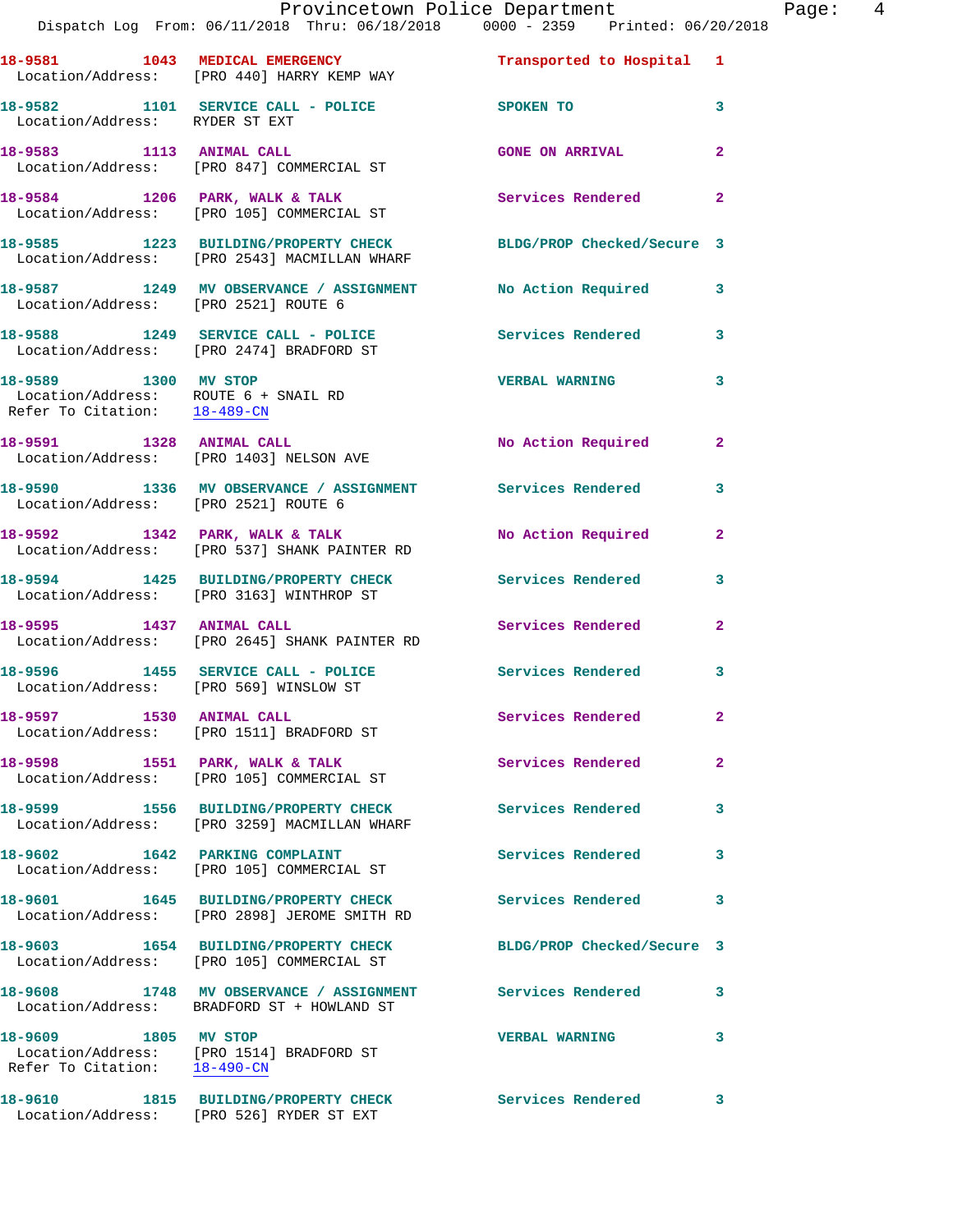|                                                                                 | Dispatch Log From: 06/11/2018 Thru: 06/18/2018 0000 - 2359 Printed: 06/20/2018                                                   | Provincetown Police Department | Page: 5 |
|---------------------------------------------------------------------------------|----------------------------------------------------------------------------------------------------------------------------------|--------------------------------|---------|
|                                                                                 | 18-9611 1838 BUILDING/PROPERTY CHECK Services Rendered 3<br>Location/Address: [PRO 2483] COMMERCIAL ST                           |                                |         |
|                                                                                 | 18-9612 1917 SERVICE CALL - POLICE 3 Services Rendered 3<br>Location/Address: [PRO 542] SHANK PAINTER RD                         |                                |         |
|                                                                                 | 18-9613 1920 ASSIST CITIZEN<br>Location/Address: [PRO 3442] COMMERCIAL ST                                                        | Services Rendered              | 3       |
|                                                                                 | 18-9615           1950    MV OBSERVANCE / ASSIGNMENT               Services Rendered<br>Location/Address:     [PRO 2521] ROUTE 6 |                                | 3       |
| 18-9616                 1954     HAZARDS<br>Location/Address:     COMMERCIAL ST |                                                                                                                                  | Services Rendered 3            |         |
|                                                                                 | 18-9614 1955 BUILDING/PROPERTY CHECK BLDG/PROP Checked/Secure 3<br>Location/Address: [PRO 539] SHANK PAINTER RD                  |                                |         |
|                                                                                 | 18-9618 2012 BUILDING/PROPERTY CHECK BLDG/PROP Checked/Secure 3<br>Location/Address: [PRO 1952] COMMERCIAL ST                    |                                |         |
| Location/Address: COMMERCIAL ST                                                 | 18-9619 2014 BUILDING/PROPERTY CHECK BLDG/PROP Checked/Secure 3                                                                  |                                |         |
|                                                                                 | 18-9621 2016 BUILDING/PROPERTY CHECK BLDG/PROP Checked/Secure 3<br>Location/Address: [PRO 182] COMMERCIAL ST                     |                                |         |
|                                                                                 | 18-9620 2018 BUILDING/PROPERTY CHECK BLDG/PROP Checked/Secure 3<br>Location/Address: [PRO 2206] PILGRIMS LANDING                 |                                |         |
| Location/Address: [PRO 521] ROUTE 6                                             | 18-9622 2032 BUILDING/PROPERTY CHECK Services Rendered 3                                                                         |                                |         |
| Location/Address: [PRO 3287] ROUTE 6                                            | 18-9623 2055 BUILDING/PROPERTY CHECK BLDG/PROP Checked/Secure 3                                                                  |                                |         |
|                                                                                 | 18-9624 2125 LOST PROPERTY<br>Location/Address: [PRO 542] SHANK PAINTER RD                                                       | Services Rendered 3            |         |
|                                                                                 | 18-9626<br>18-9626 2351 BUILDING/PROPERTY CHECK BLDG/PROP Checked/Secure 3<br>Location/Address: [PRO 1778] SHANK PAINTER RD      |                                |         |
|                                                                                 | 18-9627 2354 BUILDING/PROPERTY CHECK<br>Location/Address: [PRO 1638] COMMERCIAL ST                                               | BLDG/PROP Checked/Secure 3     |         |
| For Date: $06/13/2018$ - Wednesday                                              |                                                                                                                                  |                                |         |
| Location/Address: ROUTE 6 + SNAIL RD                                            | 18-9628 6009 MV OBSERVANCE / ASSIGNMENT No Action Required 3                                                                     |                                |         |
|                                                                                 | 18-9630 0014 BUILDING/PROPERTY CHECK BLDG/PROP Checked/Secure 3<br>Location/Address: [PRO 385] COMMERCIAL ST                     |                                |         |
| Location/Address: [PRO 554] TREMONT ST                                          | 18-9629 0017 BUILDING/PROPERTY CHECK BLDG/PROP Checked/Secure 3                                                                  |                                |         |
|                                                                                 | 18-9631 0030 MV OBSERVANCE / ASSIGNMENT Services Rendered 3<br>Location/Address: [PRO 2494] BRADFORD ST                          |                                |         |
|                                                                                 | 18-9632 0120 BUILDING/PROPERTY CHECK BLDG/PROP Checked/Secure 3<br>Location/Address: [PRO 1780] JOHNSON ST                       |                                |         |
|                                                                                 | 18-9633 0132 BUILDING/PROPERTY CHECK<br>Location/Address: [PRO 3609] COMMERCIAL ST                                               | BLDG/PROP Checked/Secure 3     |         |
|                                                                                 | 18-9634 0132 MV OBSERVANCE / ASSIGNMENT Services Rendered 3<br>Location/Address: BRADFORD ST + RYDER ST                          |                                |         |
|                                                                                 | Location/Address: [PRO 3870] COMMERCIAL ST                                                                                       |                                | -2      |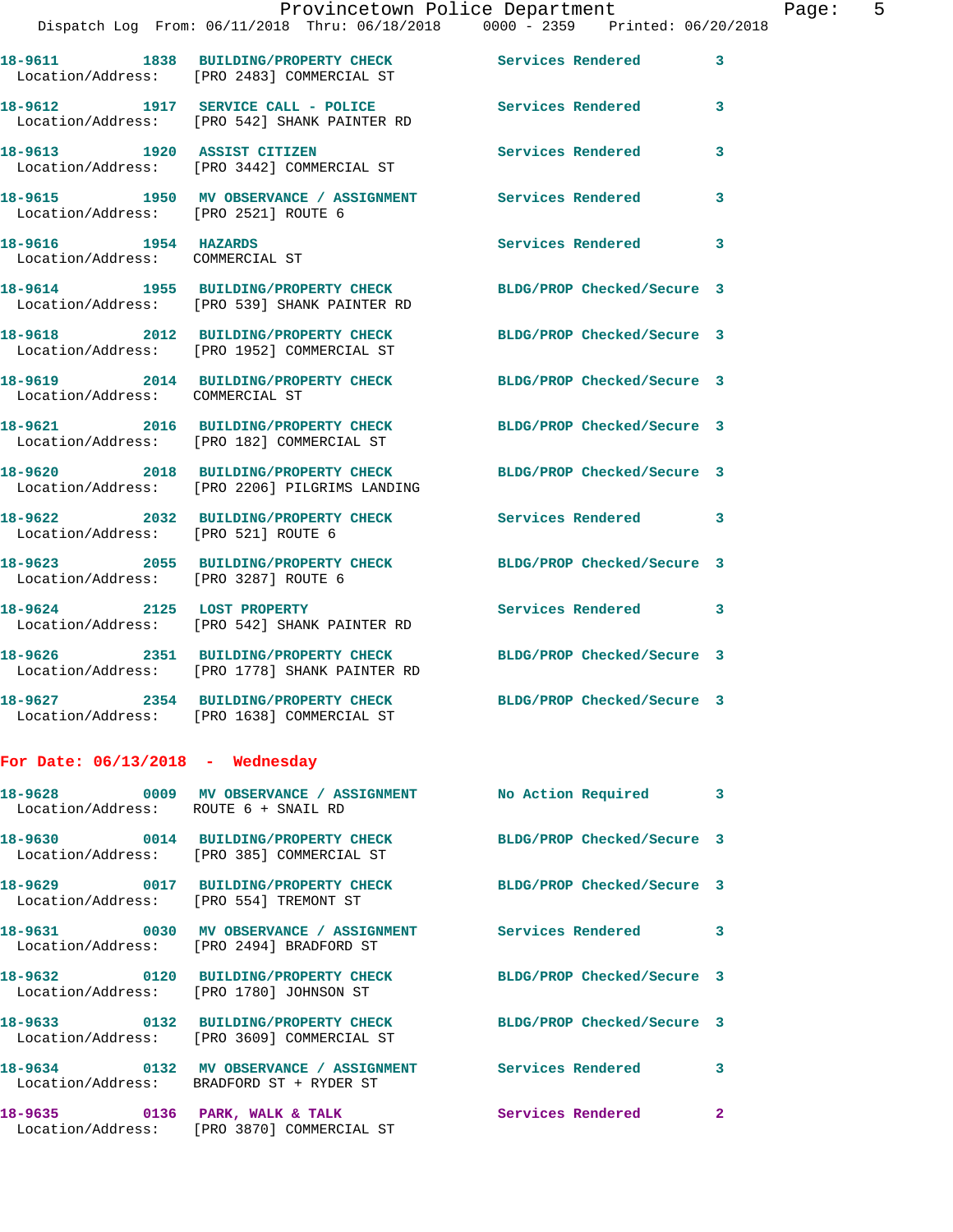Dispatch Log From: 06/11/2018 Thru: 06/18/2018 0000 - 2359 Printed: 06/20/2018

**18-9636 0144 MV STOP VERBAL WARNING 3**  Location/Address: BRADFORD ST + JOHNSON ST Refer To Citation: 18-491-CN **18-9638 0200 COMPLAINT - GENERAL Services Rendered 3**  Location/Address: [PRO 3593] COMMERCIAL ST **18-9637 0201 MV OBSERVANCE / ASSIGNMENT Services Rendered 3**  Location/Address: [PRO 530] SHANK PAINTER RD **18-9639 0206 ASSIST CITIZEN SPOKEN TO 3**  Location/Address: [PRO 1935] BAYBERRY AVE **18-9640 0419 BUILDING/PROPERTY CHECK BLDG/PROP Checked/Secure 3**  Location/Address: [PRO 1778] SHANK PAINTER RD **18-9641 0421 BUILDING/PROPERTY CHECK BLDG/PROP Checked/Secure 3**  Location/Address: [PRO 545] SHANK PAINTER RD **18-9642 0459 BUILDING/PROPERTY CHECK BLDG/PROP Checked/Secure 3**  Location/Address: [PRO 447] JEROME SMITH RD **18-9643 0544 MV OBSERVANCE / ASSIGNMENT No Action Required 3**  Location/Address: ROUTE 6 18-9644 0551 PARK, WALK & TALK **Services Rendered** 2 Location/Address: [PRO 3259] MACMILLAN WHARF **18-9645 0625 BUILDING/PROPERTY CHECK BLDG/PROP Checked/Secure 3**  Location/Address: [PRO 530] SHANK PAINTER RD **18-9646 0631 BIKE - GENERAL Services Rendered 2**  Location/Address: [PRO 539] SHANK PAINTER RD **18-9647 0642 ANIMAL CALL Services Rendered 2**  Location/Address: [PRO 1111] STANDISH AVE **18-9648 0759 BUILDING/PROPERTY CHECK Services Rendered 3**  Location/Address: [PRO 2499] RACE POINT RD **18-9649 0808 SERVICE CALL - POLICE Services Rendered 3**  Location/Address: [PRO 569] WINSLOW ST **18-9650 0837 PARKING COMPLAINT Services Rendered 3**  Location/Address: CARVER ST + COMMERCIAL ST **18-9652 0902 MV HIT & RUN Services Rendered 2**  Location/Address: JOHNSON ST + COMMERCIAL ST **18-9653 0912 TRAFFIC CONTROL No Action Required 3**  Location/Address: FRANKLIN ST + COMMERCIAL ST **18-9657 0959 SERVICE CALL - POLICE Services Rendered 3**  Location/Address: [PRO 2492] WINSLOW ST **18-9658 1004 MV STOP Services Rendered 3**  Location/Address: COMMERCIAL ST + CONANT ST Refer To Citation: 18-492-CN **18-9660 1044 BUILDING/PROPERTY CHECK BLDG/PROP Checked/Secure 3**  Location/Address: [PRO 3287] ROUTE 6 **18-9661 1053 MV COLLISION Services Rendered 1**  Location/Address: [PRO 327] COMMERCIAL ST Refer To Accident: 18-46-AC **18-9662 1054 TRAFFIC CONTROL Services Rendered 3**  Location/Address: WINTHROP ST **18-9663 1107 HAZARDS Removed Hazard 2**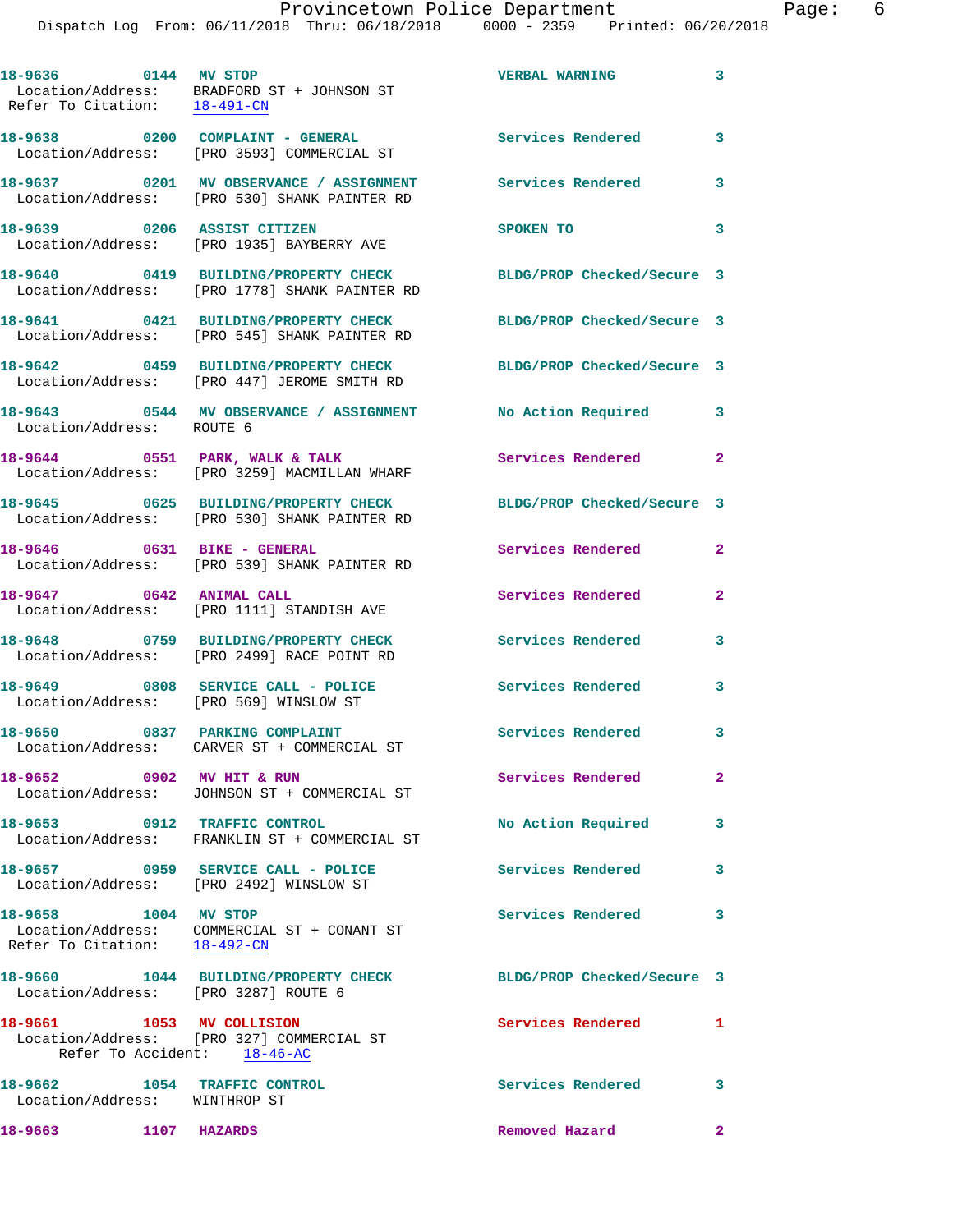|                                                                                                 | Dispatch Log From: 06/11/2018 Thru: 06/18/2018 0000 - 2359 Printed: 06/20/2018       | Provincetown Police Department | Page: 7      |
|-------------------------------------------------------------------------------------------------|--------------------------------------------------------------------------------------|--------------------------------|--------------|
|                                                                                                 | Location/Address: [PRO 249] COMMERCIAL ST                                            |                                |              |
| 18-9664 1136 ANIMAL CALL                                                                        | Location/Address: [PRO 3296] SHANK PAINTER RD                                        | Services Rendered 2            |              |
|                                                                                                 | 18-9665 1225 BUILDING/PROPERTY CHECK<br>Location/Address: [PRO 3259] MACMILLAN WHARF | BLDG/PROP Checked/Secure 3     |              |
| 18-9666 1336 LOST PROPERTY                                                                      | Location/Address: [PRO 542] SHANK PAINTER RD                                         | Services Rendered              | 3            |
| Location/Address: BRADFORD ST                                                                   | 18-9667 1345 ANIMAL CALL/QUARANTINE Could Not Locate                                 |                                | $\mathbf{2}$ |
| 18-9669 1419 MV DISABLED                                                                        | Location/Address: [PRO 2479] ROUTE 6                                                 | Services Rendered              | $\mathbf{2}$ |
|                                                                                                 | 18-9670 1459 SERVICE CALL - POLICE<br>Location/Address: [PRO 569] WINSLOW ST         | <b>Services Rendered</b>       | 3            |
| 18-9671 1547 MV STOP<br>Location/Address: ROUTE 6<br>Refer To Citation: R8381677                |                                                                                      | Citation / Warning Issue 3     |              |
|                                                                                                 | 18-9674 1553 MV COLLISION<br>Location/Address: [PRO 526] RYDER ST EXT                | Services Rendered 1            |              |
|                                                                                                 | 18-9676 1624 LOST PROPERTY<br>Location/Address: [PRO 542] SHANK PAINTER RD           | <b>Services Rendered</b>       | 3            |
| 18-9677 1632 MV STOP<br>Location/Address: [PRO 2518] ROUTE 6<br>Refer To Citation: R8381701     |                                                                                      | Citation / Warning Issue 3     |              |
| Refer To Citation: R8381702                                                                     | 18-9679 1655 MV STOP<br>Location/Address: CONWELL ST + CEMETERY RD                   | Citation / Warning Issue 3     |              |
| 18-9680 1656 MV STOP<br>Refer To Citation: R8381678                                             | Location/Address: BRADFORD ST + MILLER HILL RD                                       | Citation / Warning Issue 3     |              |
| 18-9682<br>1731 MV STOP<br>Location/Address: [PRO 2521] ROUTE 6<br>Refer To Citation: 18-493-CN |                                                                                      | <b>VERBAL WARNING</b>          | 3            |
| 18-9684 1737 MV STOP<br>Location/Address: [PRO 2521] ROUTE 6<br>Refer To Citation: 18-494-CN    |                                                                                      | <b>VERBAL WARNING</b>          | 3            |
| 18-9687 1749 MV STOP<br>Location/Address: [PRO 2521] ROUTE 6<br>Refer To Citation:              | 18-495-CN                                                                            | <b>VERBAL WARNING</b>          | 3            |
| 18-9688 1754 MV STOP<br>Location/Address: [EAH] STATE HWY                                       |                                                                                      | <b>VERBAL WARNING</b>          | 3            |
| 18-9690 1803 MV STOP<br>Location/Address: BRADFORD ST<br>Refer To Citation: 18-496-CN           |                                                                                      | <b>VERBAL WARNING</b>          | 3            |
| Location/Address: COMMERCIAL ST                                                                 |                                                                                      |                                | 1            |
|                                                                                                 | 18-9693 1928 BUILDING/PROPERTY CHECK<br>Location/Address: [PRO 2500] COMMERCIAL ST   | BLDG/PROP Checked/Secure 3     |              |
| 18-9694 1943 MV STOP<br>Location/Address: SNAIL RD<br>Refer To Citation:                        | R8381574                                                                             | Citation / Warning Issue 3     |              |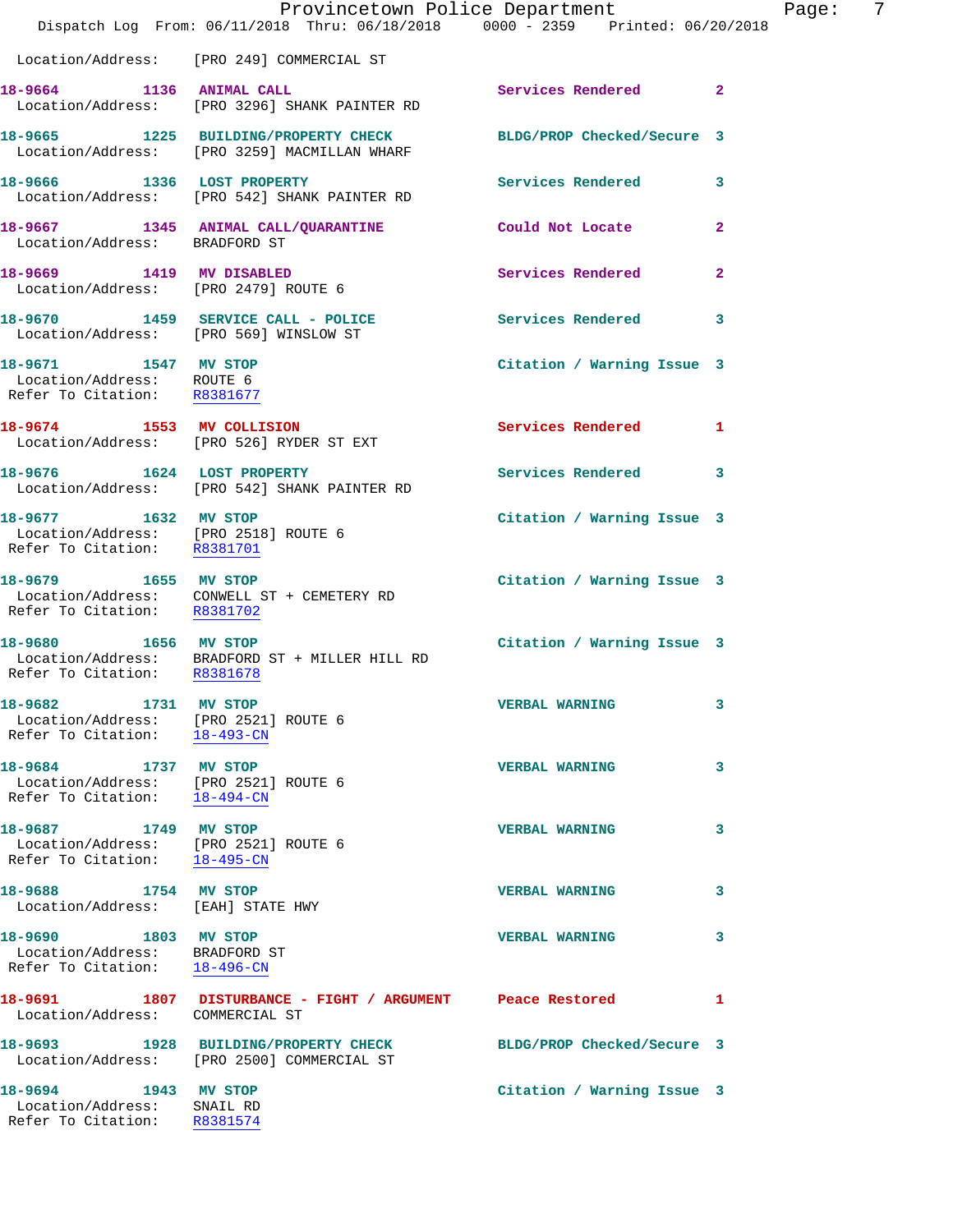|                                                                                              | Dispatch Log From: 06/11/2018 Thru: 06/18/2018 0000 - 2359 Printed: 06/20/2018                                  | Provincetown Police Department |              | Page: 8 |  |
|----------------------------------------------------------------------------------------------|-----------------------------------------------------------------------------------------------------------------|--------------------------------|--------------|---------|--|
|                                                                                              | 18-9695 1948 BUILDING/PROPERTY CHECK BLDG/PROP Checked/Secure 3<br>Location/Address: [PRO 3259] MACMILLAN WHARF |                                |              |         |  |
|                                                                                              | 18-9696 1949 BUILDING/PROPERTY CHECK BLDG/PROP Checked/Secure 3<br>Location/Address: [PRO 4080] RYDER ST EXT    |                                |              |         |  |
|                                                                                              | 18-9697 1949 BUILDING/PROPERTY CHECK<br>Location/Address: [PRO 526] RYDER ST EXT                                | BLDG/PROP Checked/Secure 3     |              |         |  |
|                                                                                              | 18-9698 1949 LARCENY / FORGERY / FRAUD Services Rendered 2<br>Location/Address: [PRO 994] MILLER HILL RD        |                                |              | 1       |  |
|                                                                                              | 18-9699 2004 BUILDING/PROPERTY CHECK<br>Location/Address: [PRO 3033] COMMERCIAL ST                              | BLDG/PROP Checked/Secure 3     |              |         |  |
|                                                                                              | 18-9700 2014 PARK, WALK & TALK<br>Location: [PRO 3431] LOPES SQUARE                                             | Services Rendered              | $\mathbf{2}$ |         |  |
|                                                                                              | 18-9701 2020 MV OBSERVANCE / ASSIGNMENT Services Rendered 3<br>Location/Address: [PRO 444] HIGH POLE HILL       |                                |              |         |  |
| 18-9702 2025 MV STOP<br>Location/Address: COMMERCIAL ST<br>Refer To Citation: 18-497-CM      |                                                                                                                 | <b>VERBAL WARNING</b>          | 3            |         |  |
| 18-9703 2046 MV STOP<br>Location/Address: [PRO 2521] ROUTE 6<br>Refer To Citation: 18-498-CN |                                                                                                                 | VERBAL WARNING 3               |              |         |  |
| Location/Address: [PRO 414] CONWELL ST                                                       | 18-9704 2057 BUILDING/PROPERTY CHECK BLDG/PROP Checked/Secure 3                                                 |                                |              |         |  |
|                                                                                              | 18-9705 2059 SERVICE CALL - POLICE<br>Location/Address: [PRO 3443] COMMERCIAL ST                                | No Action Required 3           |              |         |  |
|                                                                                              | 18-9706 2112 BUILDING/PROPERTY CHECK BLDG/PROP Checked/Secure 3<br>Location/Address: [PRO 3292] COMMERCIAL ST   |                                |              |         |  |
|                                                                                              | 18-9707 2122 MV OBSERVANCE / ASSIGNMENT<br>Location/Address: HOWLAND ST + BRADFORD ST                           | Services Rendered              | $\mathbf{3}$ |         |  |
| 18-9709 2122 MV STOP<br>Location/Address: ROUTE 6                                            |                                                                                                                 | No Action Required 3           |              |         |  |
| 18-9708 2126 MV STOP                                                                         | Location/Address: HOWLAND ST + ROUTE 6<br>Refer To Citation: 18-499-CN                                          | VERBAL WARNING 3               |              |         |  |
| 18-9710 2143 MV STOP<br>Refer To Citation: R8381575                                          | Location/Address: [PRO 1886] BRADFORD ST                                                                        | Citation / Warning Issue 3     |              |         |  |
|                                                                                              | 18-9711 2155 BUILDING/PROPERTY CHECK<br>Location/Address: [PRO 385] COMMERCIAL ST                               | BLDG/PROP Checked/Secure 3     |              |         |  |
| 18-9712 2201 MV STOP<br>Refer To Citation: 18-500-CN                                         | Location/Address: BRADFORD ST + COOK ST                                                                         | VERBAL WARNING 3               |              |         |  |
|                                                                                              | 18-9714 2235 BUILDING/PROPERTY CHECK<br>Location/Address: [PRO 155] COMMERCIAL ST                               | BLDG/PROP Checked/Secure 3     |              |         |  |
|                                                                                              | 18-9716 2329 BUILDING/PROPERTY CHECK<br>Location/Address: [PRO 1952] COMMERCIAL ST                              | BLDG/PROP Checked/Secure 3     |              |         |  |
|                                                                                              | 18-9715 2331 BUILDING/PROPERTY CHECK<br>Location/Address: [PRO 517] RACE POINT RD                               | BLDG/PROP Checked/Secure 3     |              |         |  |
|                                                                                              | 18-9717 2341 MV OBSERVANCE / ASSIGNMENT<br>Location/Address: SHANK PAINTER RD + JEROME SMITH RD                 | Services Rendered              | 3            |         |  |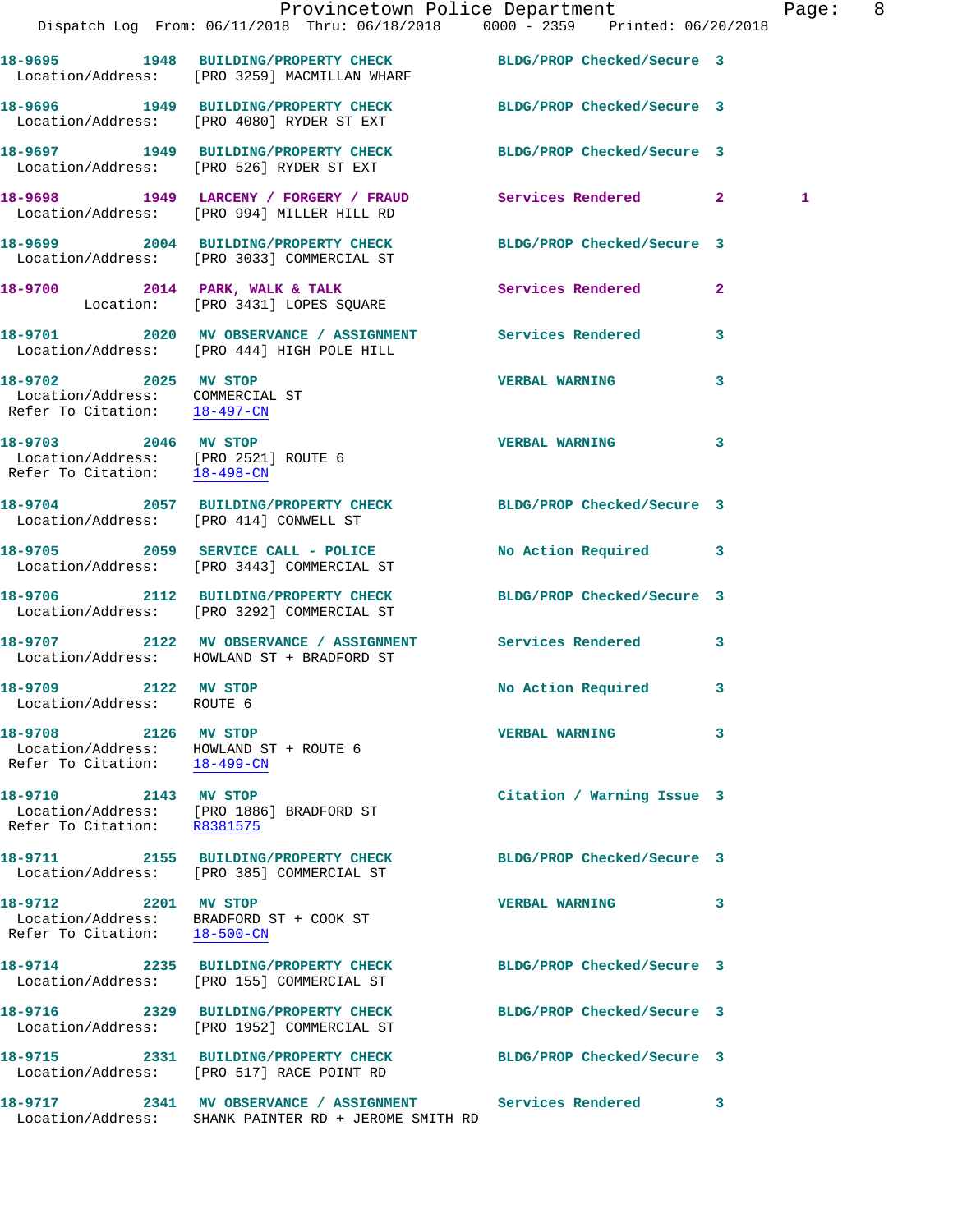|                                                                                              | Provincetown Police Department Page: 9<br>Dispatch Log From: 06/11/2018 Thru: 06/18/2018   0000 - 2359   Printed: 06/20/2018    |                                                                                                                                                                                                                                     |              |
|----------------------------------------------------------------------------------------------|---------------------------------------------------------------------------------------------------------------------------------|-------------------------------------------------------------------------------------------------------------------------------------------------------------------------------------------------------------------------------------|--------------|
| Location/Address: COMMERCIAL ST                                                              | 18-9718 2341 PARK, WALK & TALK 2 Services Rendered 2                                                                            |                                                                                                                                                                                                                                     |              |
|                                                                                              | 18-9719 2341 BUILDING/PROPERTY CHECK BLDG/PROP Checked/Secure 3<br>Location/Address: [PRO 526] RYDER ST EXT                     |                                                                                                                                                                                                                                     |              |
|                                                                                              | 18-9720 2342 BUILDING/PROPERTY CHECK BLDG/PROP Checked/Secure 3<br>Location/Address: [PRO 3259] MACMILLAN WHARF                 |                                                                                                                                                                                                                                     |              |
| Location/Address: COMMERCIAL ST                                                              | 18-9721 2352 BUILDING/PROPERTY CHECK BLDG/PROP Checked/Secure 3                                                                 |                                                                                                                                                                                                                                     |              |
| For Date: $06/14/2018$ - Thursday                                                            |                                                                                                                                 |                                                                                                                                                                                                                                     |              |
|                                                                                              | 18-9722 0008 BUILDING/PROPERTY CHECK BLDG/PROP Checked/Secure 3<br>Location/Address: [PRO 182] COMMERCIAL ST                    |                                                                                                                                                                                                                                     |              |
|                                                                                              | 18-9723 0020 BUILDING/PROPERTY CHECK Services Rendered 3<br>Location/Address: [PRO 3317] CEMETERY RD                            |                                                                                                                                                                                                                                     |              |
|                                                                                              | 18-9724 0026 BUILDING/PROPERTY CHECK Services Rendered 3<br>Location/Address: [PRO 3318] CEMETERY RD                            |                                                                                                                                                                                                                                     |              |
| Refer To $P/C$ : 18-71-AR                                                                    | 18-9725 0028 MEDICAL EMERGENCY<br>Location/Address: [PRO 542] SHANK PAINTER RD                                                  | Transported to Hospital 1                                                                                                                                                                                                           |              |
|                                                                                              | 18-9727 0105 MV OBSERVANCE / ASSIGNMENT Services Rendered 3<br>Location/Address: STANDISH ST + BRADFORD ST                      |                                                                                                                                                                                                                                     |              |
|                                                                                              | 18-9728 0126 MV STOP<br>Location/Address: BRADFORD ST + HANCOCK ST<br>Refer To Citation: $\frac{18-501-\text{CN}}{1-\text{CN}}$ | <b>VERBAL WARNING</b>                                                                                                                                                                                                               | $\mathbf{3}$ |
|                                                                                              | 18-9729 0144 MV STOP<br>Location/Address: [PRO 80] CARVER ST                                                                    | Vehicle Towed                                                                                                                                                                                                                       | 3            |
| Location/Address: [PRO 37] BRADFORD ST                                                       | 18-9730 0207 MV OBSERVANCE / ASSIGNMENT Services Rendered 3                                                                     |                                                                                                                                                                                                                                     |              |
|                                                                                              | 18-9732 0241 BUILDING/PROPERTY CHECK BLDG/PROP Checked/Secure 3<br>Location/Address: [PRO 488] MAYFLOWER ST                     |                                                                                                                                                                                                                                     |              |
|                                                                                              | 18-9733 0248 NOISE COMPLAINT Services Rendered 3<br>Location/Address: [PRO 3296] SHANK PAINTER RD                               |                                                                                                                                                                                                                                     |              |
|                                                                                              | 18-9734 0418 BUILDING/PROPERTY CHECK BLDG/PROP Checked/Secure 3<br>Location/Address: [PRO 2859] BRADFORD ST                     |                                                                                                                                                                                                                                     |              |
| Location/Address: ROUTE 6 + HOWLAND ST                                                       | 18-9735 0458 MV OBSERVANCE / ASSIGNMENT Services Rendered 3                                                                     |                                                                                                                                                                                                                                     |              |
|                                                                                              | 18-9736 0542 MV OBSERVANCE / ASSIGNMENT Services Rendered 3<br>Location/Address: BRADFORD ST + CARVER ST                        |                                                                                                                                                                                                                                     |              |
|                                                                                              | 18-9737 0600 PARK, WALK & TALK<br>Location/Address: [PRO 2426] COMMERCIAL ST                                                    | Services Rendered                                                                                                                                                                                                                   | $\mathbf{2}$ |
|                                                                                              | 18-9738 0801 SERVICE CALL - POLICE<br>Location/Address: [PRO 569] WINSLOW ST                                                    | Services Rendered                                                                                                                                                                                                                   | 3            |
|                                                                                              | 18-9739 0840 MV OBSERVANCE / ASSIGNMENT Services Rendered 3<br>Location/Address: [PRO 106] COMMERCIAL ST                        |                                                                                                                                                                                                                                     |              |
| 18-9740 0901 MV STOP<br>Location/Address: [PRO 2521] ROUTE 6<br>Refer To Citation: 18-502-CN |                                                                                                                                 | <b>VERBAL WARNING</b>                                                                                                                                                                                                               | 3            |
| 18-9742 0925 ANIMAL CALL                                                                     | Location/Address: [PRO 1356] COMMERCIAL ST                                                                                      | <b>Unfounded</b> the contract of the contract of the contract of the contract of the contract of the contract of the contract of the contract of the contract of the contract of the contract of the contract of the contract of th | $\mathbf{2}$ |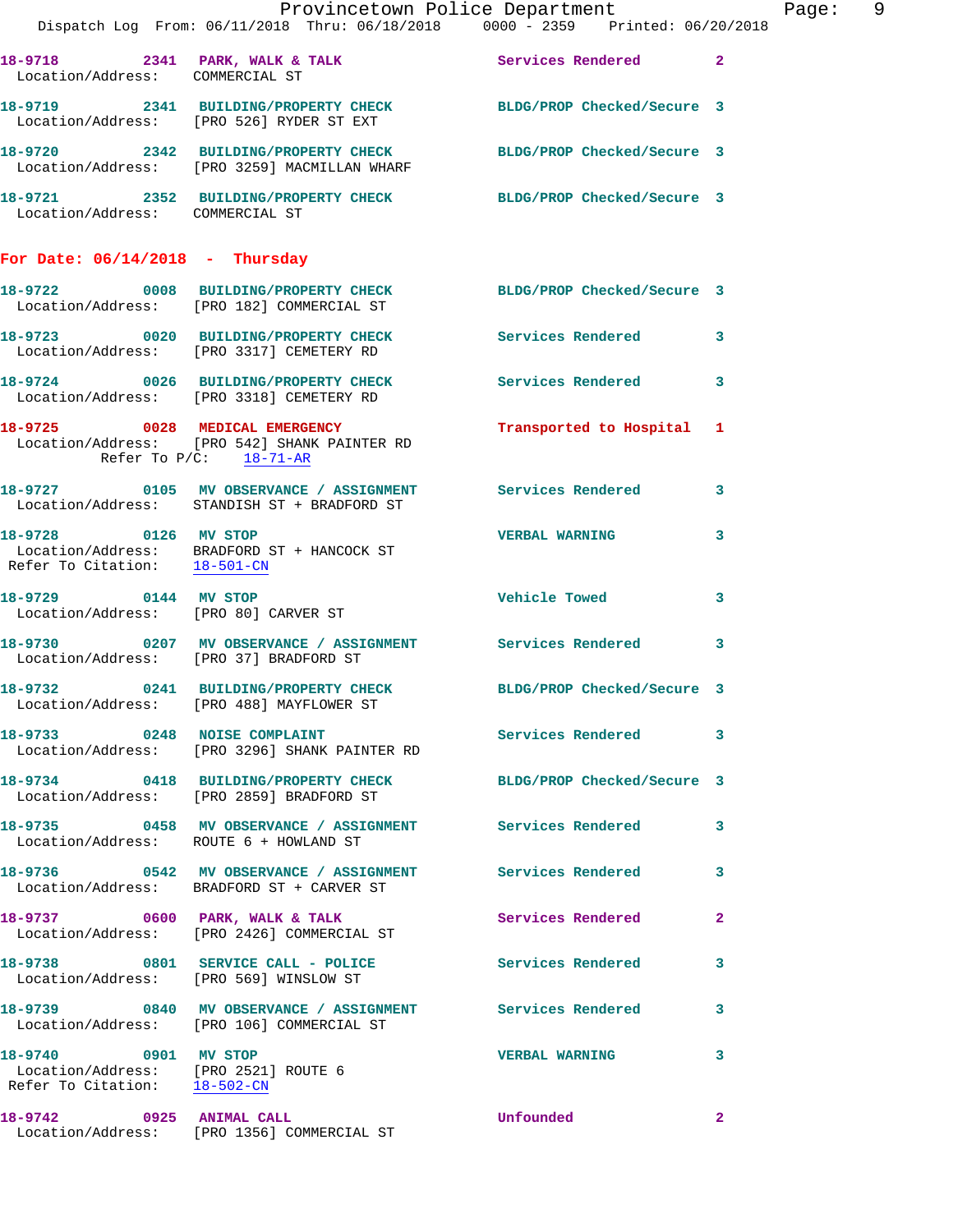| Location/Address: [PRO 414] CONWELL ST                                                                             | 18-9741 0926 BUILDING/PROPERTY CHECK                                                                         | Services Rendered          | 3                       |
|--------------------------------------------------------------------------------------------------------------------|--------------------------------------------------------------------------------------------------------------|----------------------------|-------------------------|
|                                                                                                                    | 18-9744 1023 ASSIST CITIZEN<br>Location/Address: [PRO 542] OLD COLONY WAY                                    | <b>Services Rendered</b>   | $\overline{\mathbf{3}}$ |
| 18-9745 1048 MV STOP<br>Location/Address: [PRO 413] CONWELL ST<br>Refer To Citation: $\frac{18-503-CN}{18-503-CN}$ |                                                                                                              | <b>VERBAL WARNING</b>      | 3                       |
|                                                                                                                    | 18-9747 1055 GENERAL INFO<br>Location/Address: [PRO 2543] MACMILLAN WHARF                                    | No Action Required 3       |                         |
|                                                                                                                    | 18-9748 1110 BUILDING/PROPERTY CHECK<br>Location/Address: [PRO 2543] MACMILLAN WHARF                         | BLDG/PROP Checked/Secure 3 |                         |
| Location/Address: [PRO 2518] ROUTE 6                                                                               | 18-9749 1137 MV OBSERVANCE / ASSIGNMENT No Action Required 3                                                 |                            |                         |
|                                                                                                                    | 18-9751 1202 BUILDING/PROPERTY CHECK<br>Location/Address: [PRO 105] COMMERCIAL ST                            | BLDG/PROP Checked/Secure 3 |                         |
| 18-9752 1203 MV HIT & RUN<br>Location/Address: COURT ST                                                            |                                                                                                              | Services Rendered          | $\mathbf{2}$            |
|                                                                                                                    | 18-9753 1215 PARK, WALK & TALK<br>Location/Address: [PRO 105] COMMERCIAL ST                                  | Services Rendered          | $\overline{2}$          |
|                                                                                                                    | 18-9755 1234 ANIMAL CALL<br>Location/Address: [PRO 3004] BRADFORD ST                                         | No Action Required         | $\mathbf{2}$            |
| 18-9756 1241 ANIMAL CALL                                                                                           | Location/Address: [PRO 2206] PILGRIMS LANDING                                                                | Services Rendered          | $\mathbf{2}$            |
| Refer To Field Int: 18-9-FI                                                                                        | 18-9757 1314 COMPLAINT - GENERAL<br>Location: [PRO 3672] TOWN LINE                                           | <b>SPOKEN TO</b>           | 3                       |
|                                                                                                                    | 18-9758 1346 SERVE PROTECTION ORDER<br>Location/Address: [PRO 542] SHANK PAINTER RD                          | Could Not Locate           | $\mathbf{2}$            |
| 18-9759 1356 ALARM - GENERAL                                                                                       | Location/Address: [PRO 1796] BRADFORD ST                                                                     | Services Rendered 1        |                         |
| 18-9760 1445 MV HIT & RUN<br>Location/Address: BAKER AVE + PEARL ST<br>Refer To Accident: 18-47-AC                 |                                                                                                              | Services Rendered 2        |                         |
|                                                                                                                    | 18-9761 1451 MEDICAL EMERGENCY<br>Location/Address: [PRO 442] HARRY KEMP WAY                                 | Transported to Hospital 1  |                         |
| Location/Address: [PRO 569] WINSLOW ST                                                                             | 18-9762 1458 SERVICE CALL - POLICE                                                                           | Services Rendered 3        |                         |
|                                                                                                                    | 18-9763 1524 LARCENY / FORGERY / FRAUD SPOKEN TO<br>Location/Address: [PRO 2496] BAYBERRY AVE                |                            | $\mathbf{2}$            |
|                                                                                                                    | 18-9764 1542 BUILDING/PROPERTY CHECK BLDG/PROP Checked/Secure 3<br>Location/Address: [PRO 182] COMMERCIAL ST |                            |                         |
| 18-9765 1544 PARKING COMPLAINT                                                                                     | Location/Address: HOWLAND ST + BRADFORD ST                                                                   | GONE ON ARRIVAL 3          |                         |
|                                                                                                                    | 18-9766 1713 MEDICAL EMERGENCY<br>Location/Address: [PRO 440] HARRY KEMP WAY                                 | Transported to Hospital 1  |                         |
| Location/Address: [PRO 3188] MEADOW RD                                                                             | 18-9768 1752 SERVE PROTECTION ORDER                                                                          | Could Not Locate 2         |                         |
| 18-9769 1827 PARKING COMPLAINT                                                                                     |                                                                                                              | Citation / Warning Issue 3 |                         |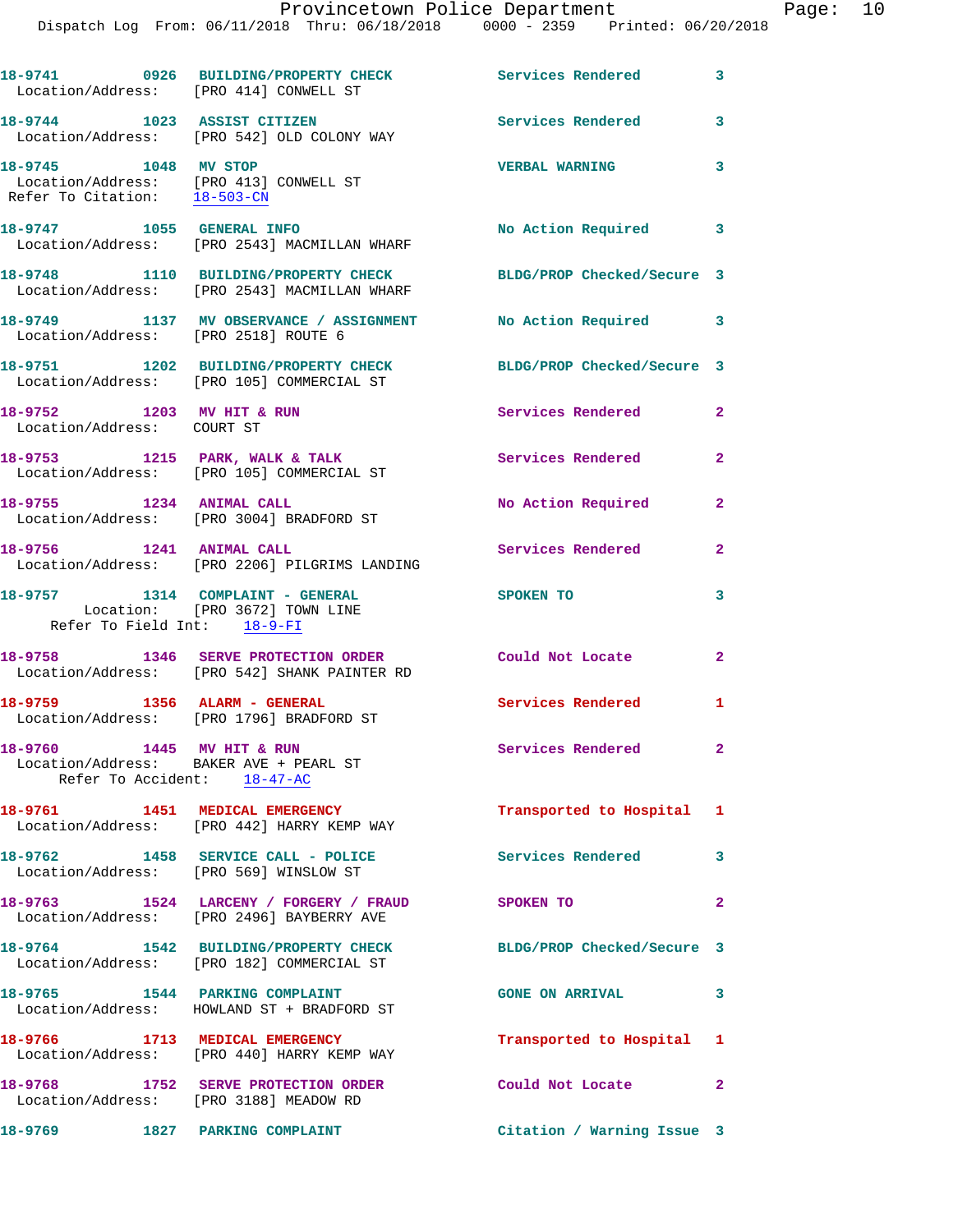|                                                                   | Dispatch Log From: 06/11/2018 Thru: 06/18/2018 0000 - 2359 Printed: 06/20/2018                               | Provincetown Police Department | Page: 11 |  |
|-------------------------------------------------------------------|--------------------------------------------------------------------------------------------------------------|--------------------------------|----------|--|
|                                                                   | Location/Address: [PRO 1702] COMMERCIAL ST                                                                   |                                |          |  |
|                                                                   | 18-9771 1935 ALARM - GENERAL<br>Location/Address: [PRO 440] HARRY KEMP WAY                                   | False Alarm 1                  |          |  |
|                                                                   | 18-9772 1950 BY-LAW VIOLATION<br>Location/Address: [PRO 105] COMMERCIAL ST                                   | Citation / Warning Issue 2     |          |  |
| Location/Address: [EAH] MASSASOIT RD                              | 18-9773 1953 ASSIST DEPARTMENT / MUTUAL AID Referred to Other Agency 3                                       |                                |          |  |
|                                                                   | 18-9774 2035 BUILDING/PROPERTY CHECK<br>Location/Address: [PRO 155] COMMERCIAL ST                            | BLDG/PROP Checked/Secure 3     |          |  |
|                                                                   | 18-9775 2048 BUILDING/PROPERTY CHECK<br>Location/Address: [PRO 3259] MACMILLAN WHARF                         | BLDG/PROP Checked/Secure 3     |          |  |
|                                                                   | 18-9776 2059 BUILDING/PROPERTY CHECK<br>Location/Address: [PRO 1638] COMMERCIAL ST                           | BLDG/PROP Checked/Secure 3     |          |  |
|                                                                   | 18-9777 2103 BUILDING/PROPERTY CHECK<br>Location/Address: [PRO 2500] COMMERCIAL ST                           | BLDG/PROP Checked/Secure 3     |          |  |
|                                                                   | 18-9778 2104 PARK, WALK & TALK<br>Location/Address: [PRO 3870] COMMERCIAL ST                                 | Services Rendered 2            |          |  |
|                                                                   | 18-9780 2140 BUILDING/PROPERTY CHECK BLDG/PROP Checked/Secure 3<br>Location/Address: [PRO 526] RYDER ST EXT  |                                |          |  |
| 18-9781 2145 MV STOP<br>Refer To Citation: R8381276               | Location/Address: BRADFORD ST + STANDISH ST                                                                  | Citation / Warning Issue 3     |          |  |
| Location/Address: [PRO 414] CONWELL ST                            | 18-9783 2310 BUILDING/PROPERTY CHECK BLDG/PROP Checked/Secure 3                                              |                                |          |  |
| 18-9784 2315 MV STOP                                              | Location/Address: SHANK PAINTER RD + PROVINCE RD<br>Refer To Citation: $18-504$ -CN                          | VERBAL WARNING 3               |          |  |
| Location/Address: [PRO 413] CONWELL ST                            | 18-9785 2326 BUILDING/PROPERTY CHECK BLDG/PROP Checked/Secure 3                                              |                                |          |  |
| 18-9787 2326 MV STOP<br>Refer To Citation: R8381277               | Location/Address: [PRO 246] COMMERCIAL ST                                                                    | Citation / Warning Issue 3     |          |  |
|                                                                   | 18-9788 2328 MEDICAL EMERGENCY<br>Location/Address: [PRO 542] SHANK PAINTER RD<br>Refer To $P/C$ : 18-73-AR  | PATIENT REFUSAL 1              |          |  |
|                                                                   | 18-9789 2348 BY-LAW VIOLATION Citation / Warning Issue 2<br>Location/Address: [PRO 175] COMMERCIAL ST        |                                |          |  |
| For Date: $06/15/2018$ - Friday                                   |                                                                                                              |                                |          |  |
|                                                                   | 18-9791 0016 BUILDING/PROPERTY CHECK BLDG/PROP Checked/Secure 3<br>Location/Address: [PRO 4080] RYDER ST EXT |                                |          |  |
|                                                                   | 18-9790 0022 BUILDING/PROPERTY CHECK<br>Location/Address: [PRO 530] SHANK PAINTER RD                         | BLDG/PROP Checked/Secure 3     |          |  |
| 18-9792 0024 MV COLLISION<br>Location/Address: [PRO 2513] ROUTE 6 |                                                                                                              | Services Rendered 1            |          |  |
| 18-9794 0057 MV STOP<br>Refer To Citation: 18-505-CN              | Location/Address: BRADFORD ST + COURT ST                                                                     | VERBAL WARNING 3               |          |  |
|                                                                   | 18-9795 0137 BY-LAW VIOLATION                                                                                | <b>VERBAL WARNING</b>          | 2        |  |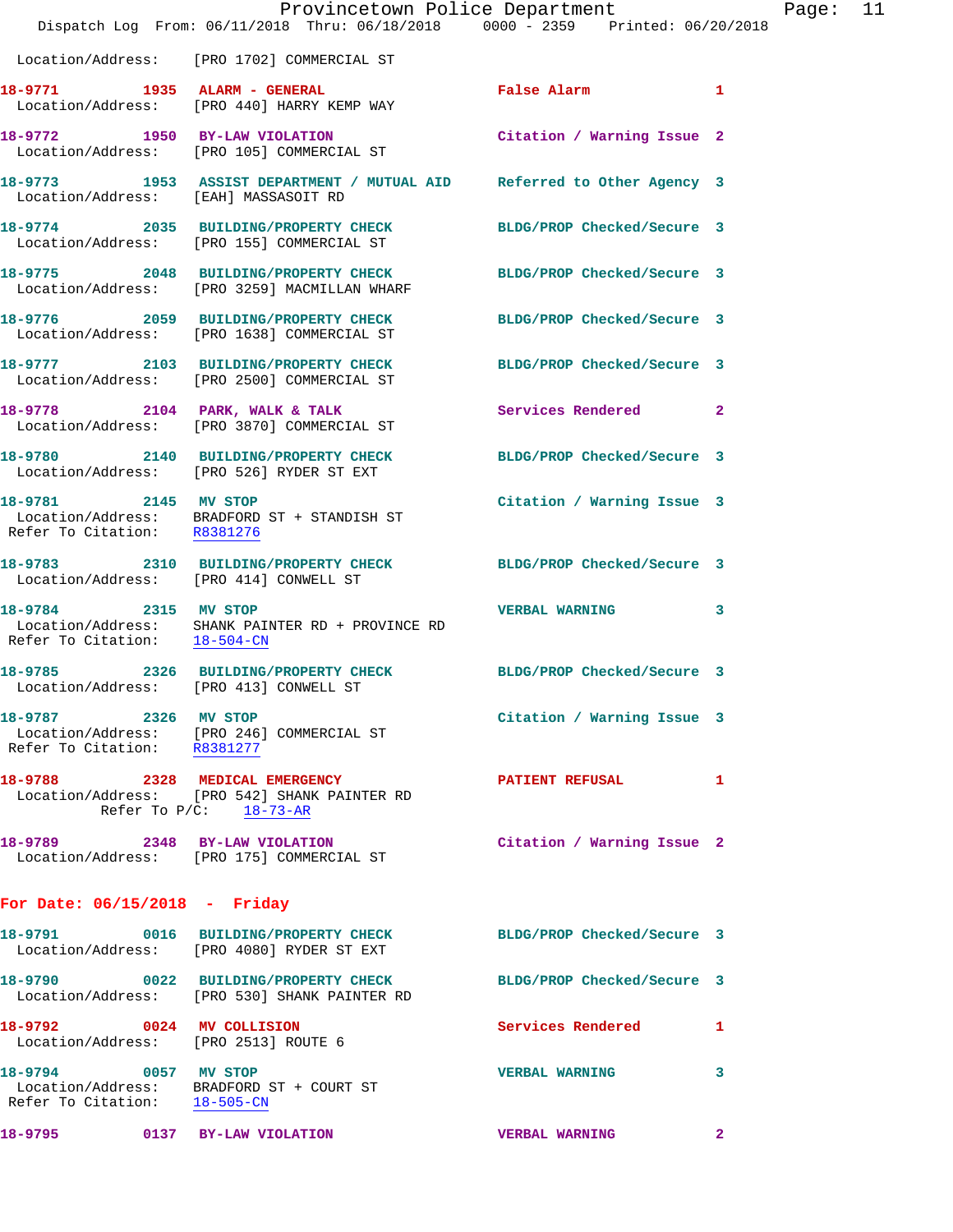|                                                              | Provincetown Police Department<br>Dispatch Log From: 06/11/2018 Thru: 06/18/2018 0000 - 2359 Printed: 06/20/2018 |                            |                |
|--------------------------------------------------------------|------------------------------------------------------------------------------------------------------------------|----------------------------|----------------|
| Location/Address: RYDER ST                                   |                                                                                                                  |                            |                |
|                                                              | 18-9796  0153 MV OBSERVANCE / ASSIGNMENT Services Rendered<br>Location/Address: BRADFORD ST + HOWLAND ST         |                            | 3              |
|                                                              | 18-9797 0223 BUILDING/PROPERTY CHECK<br>Location/Address: [PRO 440] HARRY KEMP WAY                               | BLDG/PROP Checked/Secure 3 |                |
|                                                              | 18-9798 0235 BUILDING/PROPERTY CHECK<br>Location/Address: [PRO 3259] MACMILLAN WHARF                             | <b>Services Rendered</b>   | 3              |
|                                                              | 18-9799 0315 911 - GENERAL<br>Location/Address: [PRO 3259] MACMILLAN WHARF                                       | Referred to Other Agency 1 |                |
|                                                              | 18-9800 0357 BUILDING/PROPERTY CHECK<br>Location/Address: [PRO 1886] BRADFORD ST                                 | BLDG/PROP Checked/Secure 3 |                |
|                                                              | 18-9801 0423 MV COMPLAINT<br>Location/Address: [PRO 1559] CONANT ST                                              | No Action Required         | $\mathbf{2}$   |
|                                                              | 18-9802 0457 MV OBSERVANCE / ASSIGNMENT Services Rendered<br>Location/Address: [PRO 3430] COMMERCIAL ST          |                            | 3              |
|                                                              | 18-9803 0529 MV OBSERVANCE / ASSIGNMENT Services Rendered<br>Location/Address: BRADFORD ST + CARVER ST           |                            | 3              |
|                                                              | 18-9804 0536 PARK, WALK & TALK<br>Location: [PRO 3431] LOPES SQUARE                                              | Services Rendered          | $\mathbf{2}$   |
|                                                              | 18-9806 0810 SERVICE CALL - POLICE<br>Location/Address: [PRO 569] WINSLOW ST                                     | <b>Services Rendered</b>   | 3              |
|                                                              | 18-9807 0829 PARKING COMPLAINT<br>Location/Address: [PRO 1976] COMMERCIAL ST                                     | Citation / Warning Issue 3 |                |
|                                                              | 18-9809 0905 BUILDING/PROPERTY CHECK<br>Location/Address: [PRO 2500] COMMERCIAL ST                               | BLDG/PROP Checked/Secure 3 |                |
|                                                              | 18-9808 0908 PARK, WALK & TALK<br>Location/Address: [PRO 300] COMMERCIAL ST                                      | No Action Required         | $\mathbf{2}$   |
| 18-9810 0911 BIKE - GENERAL                                  | Location/Address: [PRO 196] COMMERCIAL ST                                                                        | Services Rendered          | $\overline{a}$ |
|                                                              | 18-9811 0951 PARK, WALK & TALK<br>Location/Address: [PRO 2903] COMMERCIAL ST                                     | No Action Required         | $\mathbf{2}$   |
|                                                              | 18-9812 1005 BUILDING/PROPERTY CHECK Services Rendered<br>Location/Address: [PRO 3259] MACMILLAN WHARF           |                            | 3              |
|                                                              | 18-9813 1037 SUSPICIOUS ACTIVITY<br>Location/Address: [PRO 530] SHANK PAINTER RD                                 | SPOKEN TO                  | $\mathbf{2}$   |
|                                                              | 18-9815 1108 BUILDING/PROPERTY CHECK BLDG/PROP Checked/Secure 3<br>Location/Address: [PRO 2543] MACMILLAN WHARF  |                            |                |
| 18-9816 1108 PARKING COMPLAINT<br>Location/Address: RYDER ST |                                                                                                                  | Removed Hazard             | 3              |
|                                                              | 18-9817 1140 BUILDING/PROPERTY CHECK<br>Location/Address: [PRO 3296] SHANK PAINTER RD                            | <b>Services Rendered</b>   | 3              |
| 18-9819 1148 HAZARDS                                         | Location/Address: [PRO 526] RYDER ST EXT                                                                         | Removed Hazard             | 2              |
|                                                              | 18-9818 1149 PARK, WALK & TALK<br>Location/Address: [PRO 105] COMMERCIAL ST                                      | Services Rendered          | $\mathbf{2}$   |
|                                                              | 18-9821 1203 MEDICAL EMERGENCY                                                                                   | <b>Services Rendered</b>   | $\mathbf{1}$   |

Location/Address: [PRO 1509] BRADFORD ST

Page: 12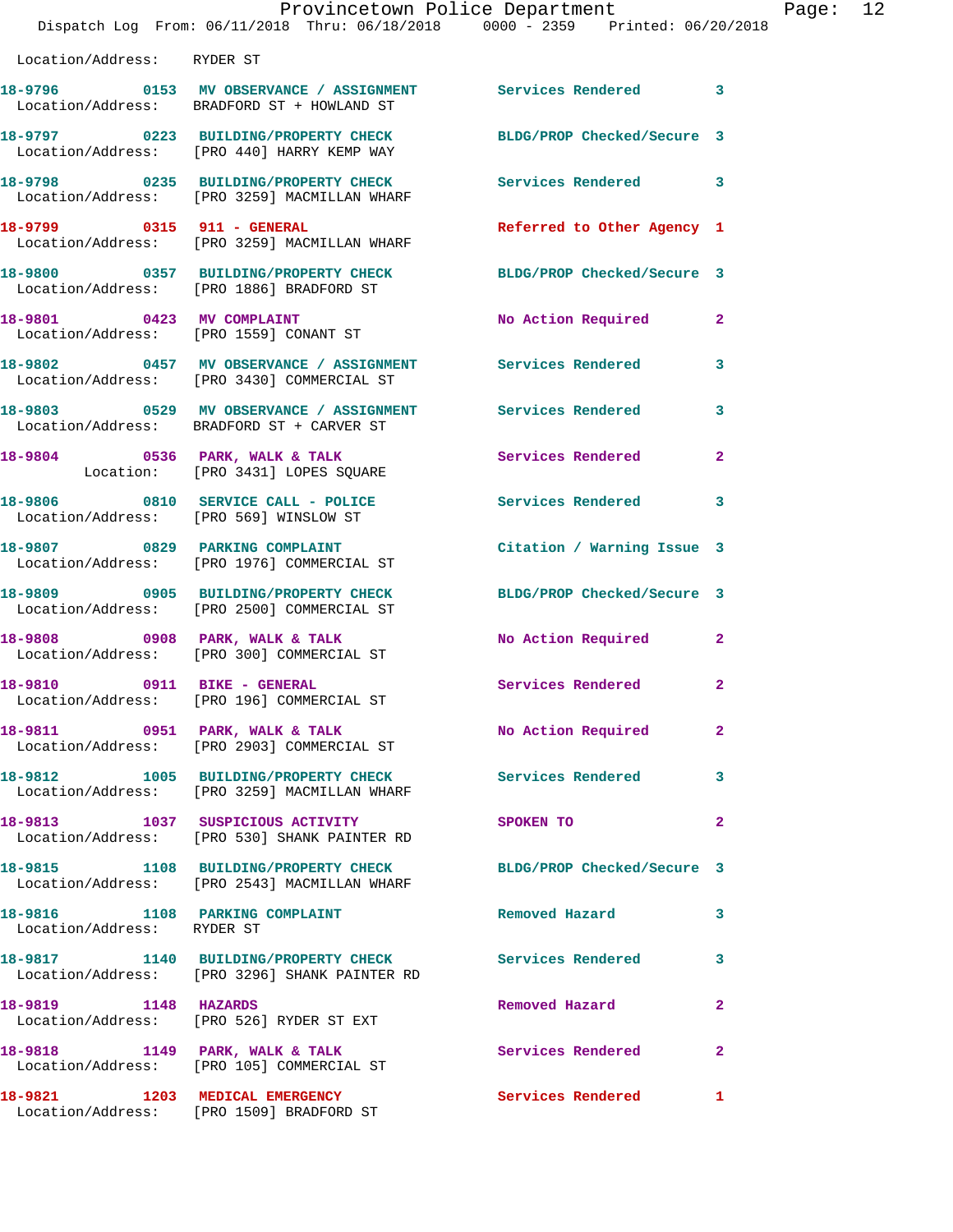|                                                          | Dispatch Log From: 06/11/2018 Thru: 06/18/2018   0000 - 2359   Printed: 06/20/2018                              | Provincetown Police Department | Page: 13       |
|----------------------------------------------------------|-----------------------------------------------------------------------------------------------------------------|--------------------------------|----------------|
|                                                          | 18-9820 1211 MV OBSERVANCE / ASSIGNMENT Services Rendered 3<br>Location/Address: BRADFORD ST + STANDISH ST      |                                |                |
|                                                          | 18-9822 1225 BUILDING/PROPERTY CHECK BLDG/PROP Checked/Secure 3<br>Location/Address: [PRO 2483] COMMERCIAL ST   |                                |                |
|                                                          | 18-9823 1235 PARK, WALK & TALK 18 Services Rendered<br>Location/Address: [PRO 488] MAYFLOWER ST                 |                                | $\mathbf{2}$   |
|                                                          | 18-9824 1238 MEDICAL EMERGENCY<br>Location/Address: [PRO 1161] WINSLOW ST                                       | Transported to Hospital 1      |                |
|                                                          |                                                                                                                 | Investigated                   | $\mathbf{1}$   |
|                                                          | 18-9825 1302 BUILDING/PROPERTY CHECK Services Rendered<br>Location/Address: [PRO 444] HIGH POLE HILL            |                                | 3              |
|                                                          | 18-9827 1408 BUILDING/PROPERTY CHECK BLDG/PROP Checked/Secure 3<br>Location/Address: [PRO 3033] COMMERCIAL ST   |                                |                |
|                                                          | 18-9828 1416 MV COLLISION<br>Location/Address: [PRO 290] COMMERCIAL ST                                          | Unfounded                      | $\mathbf{1}$   |
|                                                          | 18-9829 1501 LARCENY / FORGERY / FRAUD Investigated<br>Location/Address: [PRO 3184] COMMERCIAL ST               |                                | $\mathbf{2}$   |
|                                                          | 18-9831 1533 GENERAL INFO<br>Location/Address: [PRO 2492] WINSLOW ST                                            | <b>Services Rendered</b>       | 3              |
|                                                          | 18-9833 1555 BUILDING/PROPERTY CHECK BLDG/PROP Checked/Secure 3<br>Location/Address: [PRO 3259] MACMILLAN WHARF |                                |                |
|                                                          | 18-9835 1612 PARKING COMPLAINT<br>Location/Address: [PRO 536] SHANK PAINTER RD                                  | Services Rendered 3            |                |
|                                                          | 18-9836 1624 BUILDING/PROPERTY CHECK BLDG/PROP Checked/Secure 3<br>Location/Address: [PRO 105] COMMERCIAL ST    |                                |                |
| Location/Address: ROUTE 6 + SNAIL RD                     | 18-9837 1632 MV OBSERVANCE / ASSIGNMENT No Action Required 3                                                    |                                |                |
|                                                          | 18-9838 1645 TRESPASS<br>Location/Address: [PRO 2132] COMMERCIAL ST                                             | No Action Required 2           |                |
|                                                          | 18-9841 1710 COMPLAINT - GENERAL<br>Location/Address: [PRO 542] SHANK PAINTER RD                                | SPOKEN TO                      | 3              |
|                                                          | 18-9840 1711 PARKING COMPLAINT<br>Location/Address: [PRO 2052] COMMERCIAL ST                                    | Citation / Warning Issue 3     |                |
| 18-9842 1715 MV HIT & RUN<br>Refer To Accident: 18-48-AC | Location/Address: [PRO 2416] COMMERCIAL ST                                                                      | <b>Services Rendered</b>       | $\mathbf{2}$   |
|                                                          | 18-9845 2011 MEDICAL EMERGENCY PATIENT REFUSAL<br>Location/Address: [PRO 269] COMMERCIAL ST                     |                                | $\mathbf{1}$   |
|                                                          | 18-9846 2019 BUILDING/PROPERTY CHECK BLDG/PROP Checked/Secure 3<br>Location/Address: [PRO 519] RACE POINT RD    |                                |                |
| 18-9847 2021 911 - GENERAL                               | Location/Address: [PRO 302] COMMERCIAL ST                                                                       | Could Not Locate 1             |                |
|                                                          | 18-9848 2037 MEDICAL EMERGENCY<br>Location/Address: [PRO 1087] PRISCILLA ALDEN RD                               | Transported to Hospital 1      |                |
|                                                          | 18-9850 2052 MV OBSERVANCE / ASSIGNMENT No Action Required<br>Location/Address: BRADFORD ST + STANDISH ST       |                                | 3              |
| 18-9852 2059 BAR CHECK                                   |                                                                                                                 | Services Rendered              | $\overline{a}$ |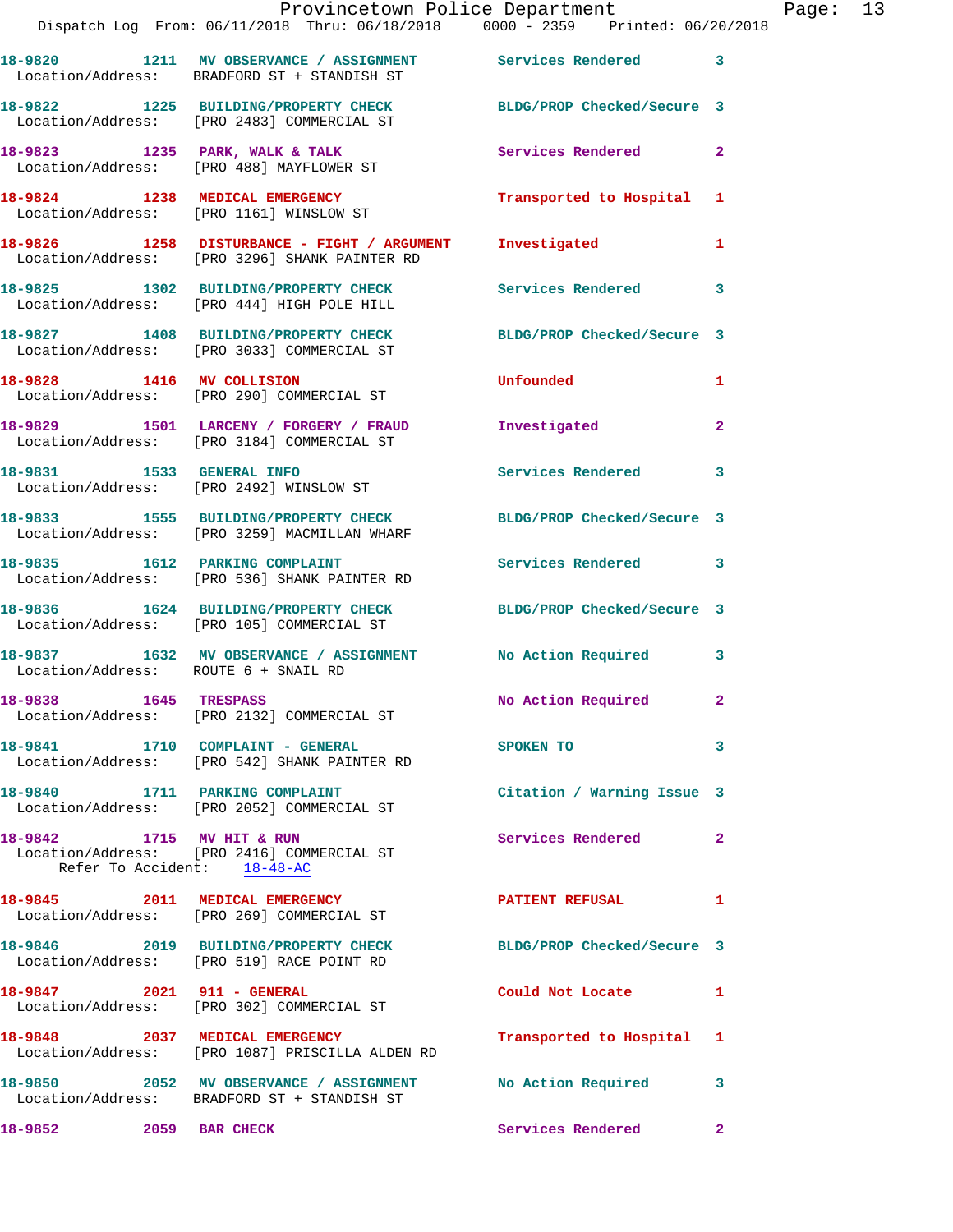|                                                                                              | Provincetown Police Department<br>Dispatch Log From: 06/11/2018 Thru: 06/18/2018 0000 - 2359 Printed: 06/20/2018 |                            |                         | Page: 14 |  |
|----------------------------------------------------------------------------------------------|------------------------------------------------------------------------------------------------------------------|----------------------------|-------------------------|----------|--|
|                                                                                              | Location/Address: [PRO 272] COMMERCIAL ST                                                                        |                            |                         |          |  |
|                                                                                              | 18-9854 2204 BUILDING/PROPERTY CHECK BLDG/PROP Checked/Secure 3<br>Location/Address: [PRO 2500] COMMERCIAL ST    |                            |                         |          |  |
| 18-9855 2212 BAR CHECK                                                                       | Location/Address: [PRO 3443] COMMERCIAL ST                                                                       | No Action Required 2       |                         |          |  |
|                                                                                              | 18-9857 2227 BUILDING/PROPERTY CHECK<br>Location/Address: [PRO 385] COMMERCIAL ST                                | BLDG/PROP Checked/Secure 3 |                         |          |  |
|                                                                                              | 18-9858 2255 NOISE COMPLAINT<br>Location/Address: BRADFORD ST + HOWLAND ST                                       | GONE ON ARRIVAL 3          |                         |          |  |
| 18-9860 2322 MV STOP<br>Location/Address: SNAIL RD + ROUTE 6<br>Refer To Citation: 18-506-CN |                                                                                                                  | <b>VERBAL WARNING</b>      | $\overline{\mathbf{3}}$ |          |  |
|                                                                                              | 18-9862 2349 BUILDING/PROPERTY CHECK BLDG/PROP Checked/Secure 3<br>Location/Address: [PRO 182] COMMERCIAL ST     |                            |                         |          |  |
|                                                                                              | 18-9863 2349 BUILDING/PROPERTY CHECK<br>Location/Address: [PRO 175] COMMERCIAL ST                                | BLDG/PROP Checked/Secure 3 |                         |          |  |
|                                                                                              | 18-9864 2352 TRESPASS<br>Location/Address: [PRO 3443] COMMERCIAL ST                                              | SPOKEN TO                  | $\overline{2}$          |          |  |
| For Date: $06/16/2018$ - Saturday                                                            |                                                                                                                  |                            |                         |          |  |
|                                                                                              | 18-9868 0034 MEDICAL EMERGENCY<br>Location/Address: [PRO 116] COMMERCIAL ST                                      | Transported to Hospital 1  |                         |          |  |
| 18-9873 0203 MV DISABLED                                                                     | Location/Address: [PRO 2499] RACE POINT RD                                                                       | Referred to Other Agency 3 |                         |          |  |
|                                                                                              | 18-9874 0210 NOISE COMPLAINT<br>Location/Address: PEARL ST + BRADFORD ST                                         | No Action Required 3       |                         |          |  |
|                                                                                              | 18-9875 0526 BUILDING/PROPERTY CHECK BLDG/PROP Checked/Secure 3<br>Location/Address: [PRO 447] JEROME SMITH RD   |                            |                         |          |  |
|                                                                                              | 18-9876 0529 MV OBSERVANCE / ASSIGNMENT<br>Location/Address: JEROME SMITH RD + SHANK PAINTER RD                  | Services Rendered          | 3                       |          |  |
| 18-9877 0533 MV STOP<br>Refer To Citation: 18-507-CN                                         | Location/Address: [PRO 539] SHANK PAINTER RD                                                                     | <b>VERBAL WARNING</b>      | 3                       |          |  |
|                                                                                              | 18-9879 0621 MEDICAL EMERGENCY<br>Location/Address: [PRO 442] HARRY KEMP WAY                                     | <b>Services Rendered</b>   | 1                       |          |  |
| 18-9880 0717 911 - GENERAL                                                                   | Location/Address: [PRO 2977] COMMERCIAL ST                                                                       | Services Rendered          | 1                       |          |  |
| 18-9881 0733 HAZARDS                                                                         | Location/Address: [PRO 1892] SHANK PAINTER RD                                                                    | Services Rendered          | $\mathbf{2}$            |          |  |
| 18-9883 0805 LOST WALLET                                                                     | Location/Address: [PRO 542] SHANK PAINTER RD                                                                     | Services Rendered 3        |                         | 1        |  |
| Location/Address: [PRO 4048] ROUTE 6                                                         | 18-9884 0819 MV OBSERVANCE / ASSIGNMENT Services Rendered                                                        |                            | 3                       |          |  |
|                                                                                              | 18-9885 0833 BUILDING/PROPERTY CHECK<br>Location/Address: [PRO 2494] BRADFORD ST                                 | Services Rendered          | 3                       |          |  |
|                                                                                              | 18-9886 0845 PARK, WALK & TALK<br>Location/Address: [PRO 2500] COMMERCIAL ST                                     | Services Rendered          | $\mathbf{2}$            |          |  |
| 18-9887 0940 LOST AMEX CARD                                                                  |                                                                                                                  | Services Rendered 3        |                         |          |  |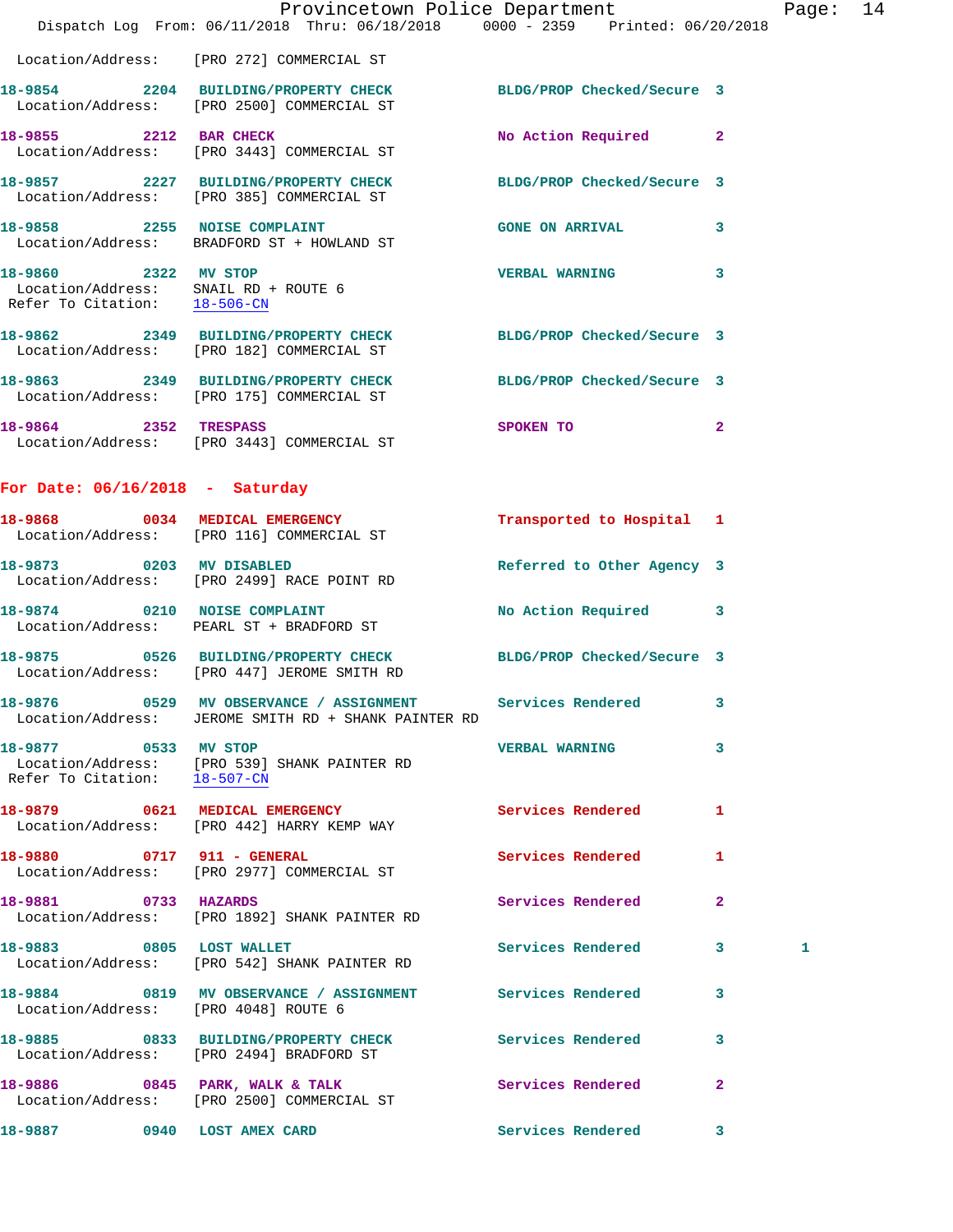|                                                     | Provincetown Police Department Page: 15<br>Dispatch Log From: 06/11/2018 Thru: 06/18/2018 0000 - 2359 Printed: 06/20/2018 |                                                                                                               |              |  |
|-----------------------------------------------------|---------------------------------------------------------------------------------------------------------------------------|---------------------------------------------------------------------------------------------------------------|--------------|--|
|                                                     | Location/Address: [PRO 542] SHANK PAINTER RD                                                                              |                                                                                                               |              |  |
|                                                     | 18-9888 0957 MV OBSERVANCE / ASSIGNMENT Services Rendered 3<br>Location/Address: [PRO 2521] ROUTE 6                       |                                                                                                               |              |  |
| 18-9890 1007 HAZARDS<br>Refer To Accident: 18-49-AC | Location/Address: [PRO 2542] COMMERCIAL ST                                                                                | Services Rendered 2                                                                                           |              |  |
| Location/Address: ROUTE 6 + HOWLAND ST              | 18-9889 1017 MV OBSERVANCE / ASSIGNMENT Services Rendered 3                                                               |                                                                                                               |              |  |
|                                                     | 18-9891 1025 MV COMPLAINT<br>Location/Address: [PRO 3442] COMMERCIAL ST                                                   | Services Rendered 2                                                                                           |              |  |
|                                                     | 18-9892 1038 LOST CHANGE PURSE 2008 Services Rendered 3<br>Location/Address: [PRO 542] SHANK PAINTER RD                   |                                                                                                               |              |  |
|                                                     | 18-9893 1058 BUILDING/PROPERTY CHECK BLDG/PROP Checked/Secure 3<br>Location/Address: [PRO 2483] COMMERCIAL ST             |                                                                                                               |              |  |
|                                                     | 18-9894 1112 BUILDING/PROPERTY CHECK Services Rendered 3<br>Location/Address: [PRO 2977] COMMERCIAL ST                    |                                                                                                               |              |  |
|                                                     | 18-9895 1238 DRONE FLIGHT<br>Location/Address: [PRO 2426] COMMERCIAL ST                                                   | Services Rendered 2                                                                                           |              |  |
|                                                     | 18-9896 1252 PARK, WALK & TALK 1988 Services Rendered 2<br>Location/Address: [PRO 105] COMMERCIAL ST                      |                                                                                                               |              |  |
|                                                     | 18-9897 1301 BIKE - GENERAL<br>Location/Address: [PRO 2623] COMMERCIAL ST                                                 | SPOKEN TO AND TO A STATE OF THE STATE OF THE STATE OF THE STATE OF THE STATE OF THE STATE OF THE STATE OF THE | $\mathbf{2}$ |  |
|                                                     | 18-9898 1349 MEDICAL EMERGENCY<br>Location/Address: [PRO 440] HARRY KEMP WAY                                              | Transported to Hospital 1                                                                                     |              |  |
|                                                     | 18-9899 1409 TRAFFIC CONTROL<br>Location/Address: [PRO 2542] COMMERCIAL ST                                                | Services Rendered 3                                                                                           |              |  |
|                                                     | 18-9900 1436 MEDICAL EMERGENCY<br>Location/Address: [PRO 440] HARRY KEMP WAY                                              | Transported to Hospital 1                                                                                     |              |  |
| 18-9902 1450 ANIMAL CALL                            | Location/Address: [PRO 1211] COMMERCIAL ST                                                                                | No Action Required 2                                                                                          |              |  |
| 18-9903 1454 MV COMPLAINT                           | Location/Address: [PRO 1841] NICKERSON ST                                                                                 | Services Rendered 2                                                                                           |              |  |
|                                                     | 18-9904 1520 PARKING COMPLAINT<br>Location/Address: [PRO 526] RYDER ST EXT                                                | No Action Required 3                                                                                          |              |  |
|                                                     | 18-9906 1548 PARK, WALK & TALK<br>Location/Address: [PRO 105] COMMERCIAL ST                                               | No Action Required 2                                                                                          |              |  |
|                                                     | 18-9908 1659 BAR CHECK<br>Location/Address: [PRO 484] MASONIC PL                                                          | Services Rendered                                                                                             | $\mathbf{2}$ |  |
| 18-9909 1702 DISORDERLY                             | Location/Address: [PRO 2543] MACMILLAN WHARF                                                                              | SPOKEN TO                                                                                                     | $\mathbf{1}$ |  |
| 18-9914 1935 TRESPASS                               | Location/Address: [PRO 2543] MACMILLAN WHARF                                                                              | <b>GONE ON ARRIVAL</b>                                                                                        | $\mathbf{2}$ |  |
|                                                     | 18-9916 1946 MEDICAL EMERGENCY<br>Location/Address: [PRO 440] HARRY KEMP WAY                                              | Transported to Hospital 1                                                                                     |              |  |
|                                                     | 18-9917 1951 SHOPLIFTING<br>Location/Address: [PRO 242] COMMERCIAL ST                                                     | Unfounded                                                                                                     | 3            |  |
|                                                     | 18-9918 2004 BUILDING/PROPERTY CHECK Services Rendered 3<br>Location/Address: [PRO 539] SHANK PAINTER RD                  |                                                                                                               |              |  |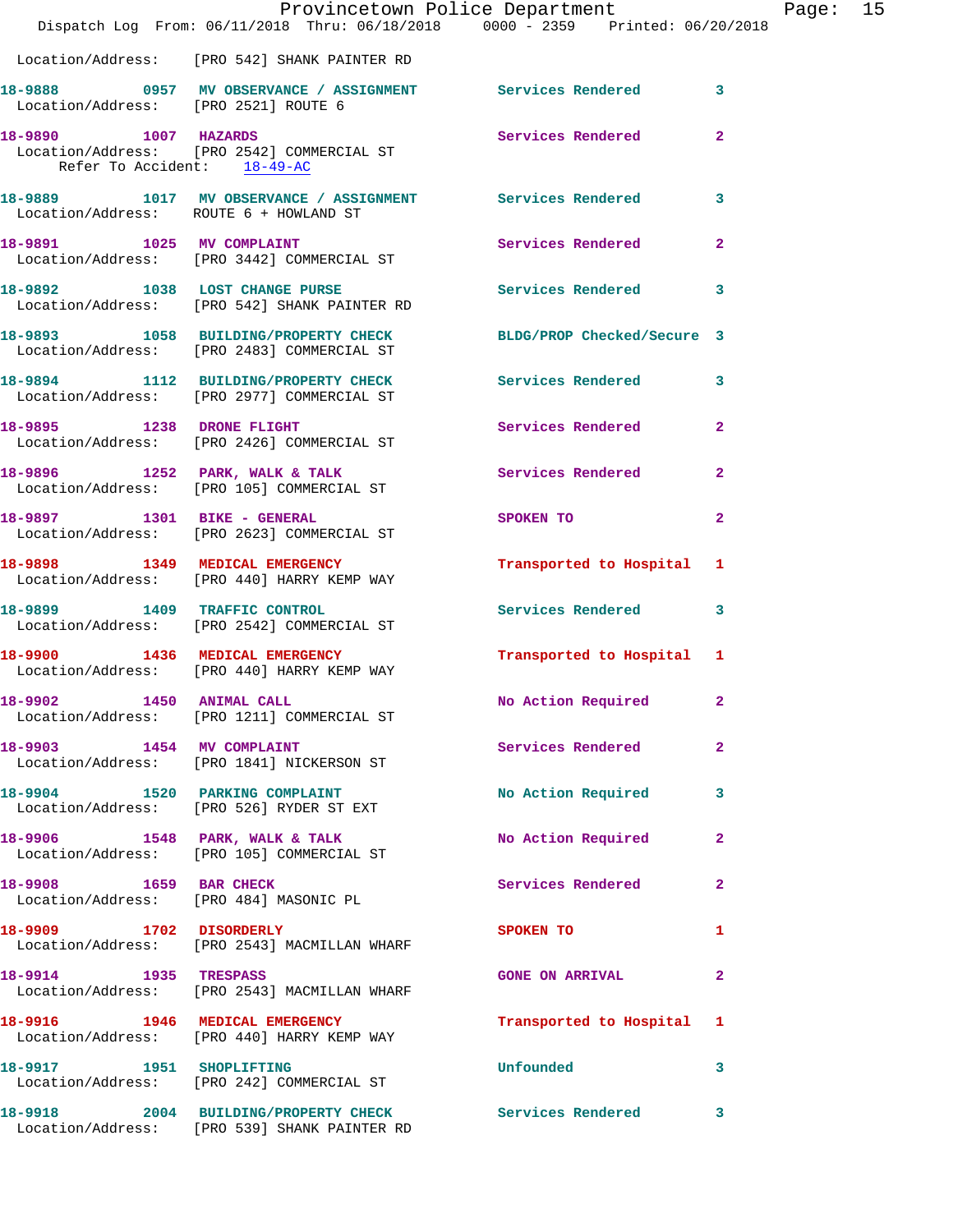| Location/Address: BRADFORD ST                                   | 18-9920 2010 PARKING COMPLAINT Citation / Warning Issue 3                                                 |                            |                |
|-----------------------------------------------------------------|-----------------------------------------------------------------------------------------------------------|----------------------------|----------------|
|                                                                 | 18-9921 2031 MV OBSERVANCE / ASSIGNMENT Services Rendered 3<br>Location/Address: BRADFORD ST + RYDER ST   |                            |                |
|                                                                 | 18-9922 2031 BUILDING/PROPERTY CHECK<br>Location/Address: [PRO 2500] COMMERCIAL ST                        | BLDG/PROP Checked/Secure 3 |                |
|                                                                 | 18-9923 2043 MEDICAL EMERGENCY<br>Location/Address: [PRO 3950] COMMERCIAL ST                              | Transported to Hospital 1  |                |
|                                                                 | 18-9924 2058 BUILDING/PROPERTY CHECK<br>Location/Address: [PRO 2206] PILGRIMS LANDING                     | BLDG/PROP Checked/Secure 3 |                |
|                                                                 | 18-9927 2123 STREET PERFORMER COMPLAINT Services Rendered 3<br>Location/Address: [PRO 2173] COMMERCIAL ST |                            |                |
| 18-9926 2125 MV COMPLAINT                                       | Location/Address: ROUTE 6 + HOWLAND ST                                                                    | Could Not Locate           | $\overline{2}$ |
| 18-9928 2147 NOISE COMPLAINT                                    | Location/Address: [PRO 3335] COMMERCIAL ST                                                                | SPOKEN TO                  | 3              |
| 18-9929 2152 NOISE COMPLAINT<br>Location/Address: COMMERCIAL ST |                                                                                                           | SPOKEN TO                  | 3              |
|                                                                 | 18-9930 2152 NOISE COMPLAINT<br>Location/Address: [PRO 3443] COMMERCIAL ST                                | SPOKEN TO                  | 3              |
|                                                                 | 18-9932 2210 NOISE COMPLAINT<br>Location/Address: [PRO 3335] COMMERCIAL ST                                | SPOKEN TO                  | 3              |
| 18-9931 2215 BAR CHECK                                          | Location/Address: [PRO 208] COMMERCIAL ST                                                                 | Services Rendered          | $\mathbf{2}$   |
| 18-9933 2318 MV STOP<br>Refer To Citation: 18-508-CN            | Location/Address: [PRO 290] COMMERCIAL ST                                                                 | <b>VERBAL WARNING</b>      | 3              |
|                                                                 | 18-9934 2348 MEDICAL EMERGENCY<br>Location/Address: [PRO 484] MASONIC PL                                  | Transported to Hospital 1  |                |
| For Date: $06/17/2018$ - Sunday                                 |                                                                                                           |                            |                |
|                                                                 | Location/Address: [PRO 3443] COMMERCIAL ST                                                                | No Action Required 3       |                |
|                                                                 | 18-9937 0021 BUILDING/PROPERTY CHECK<br>Location/Address: [PRO 2483] COMMERCIAL ST                        | BLDG/PROP Checked/Secure 3 |                |
|                                                                 | 18-9938 0030 MEDICAL EMERGENCY<br>Location/Address: [PRO 105] COMMERCIAL ST                               | Transported to Hospital 1  |                |
|                                                                 | 18-9939 0046 BUILDING/PROPERTY CHECK<br>Location/Address: [PRO 530] SHANK PAINTER RD                      | BLDG/PROP Checked/Secure 3 |                |
| 18-9940 0106 ASSIST CITIZEN                                     | Location/Address: [PRO 3276] COMMERCIAL ST                                                                | No Action Required         | 3              |
| 18-9941 0112 MISSING PERSON                                     | Location/Address: [PRO 399] COMMERCIAL ST                                                                 | Services Rendered          | $\mathbf{1}$   |
| 18-9943 0203 MEDICAL EMERGENCY                                  | Location/Address: [PRO 542] SHANK PAINTER RD                                                              | <b>PATIENT REFUSAL</b>     | $\mathbf{1}$   |
|                                                                 | 18-9945 0246 SERVICE CALL - POLICE<br>Location/Address: [PRO 2490] PROVINCELANDS RD                       | Services Rendered 3        |                |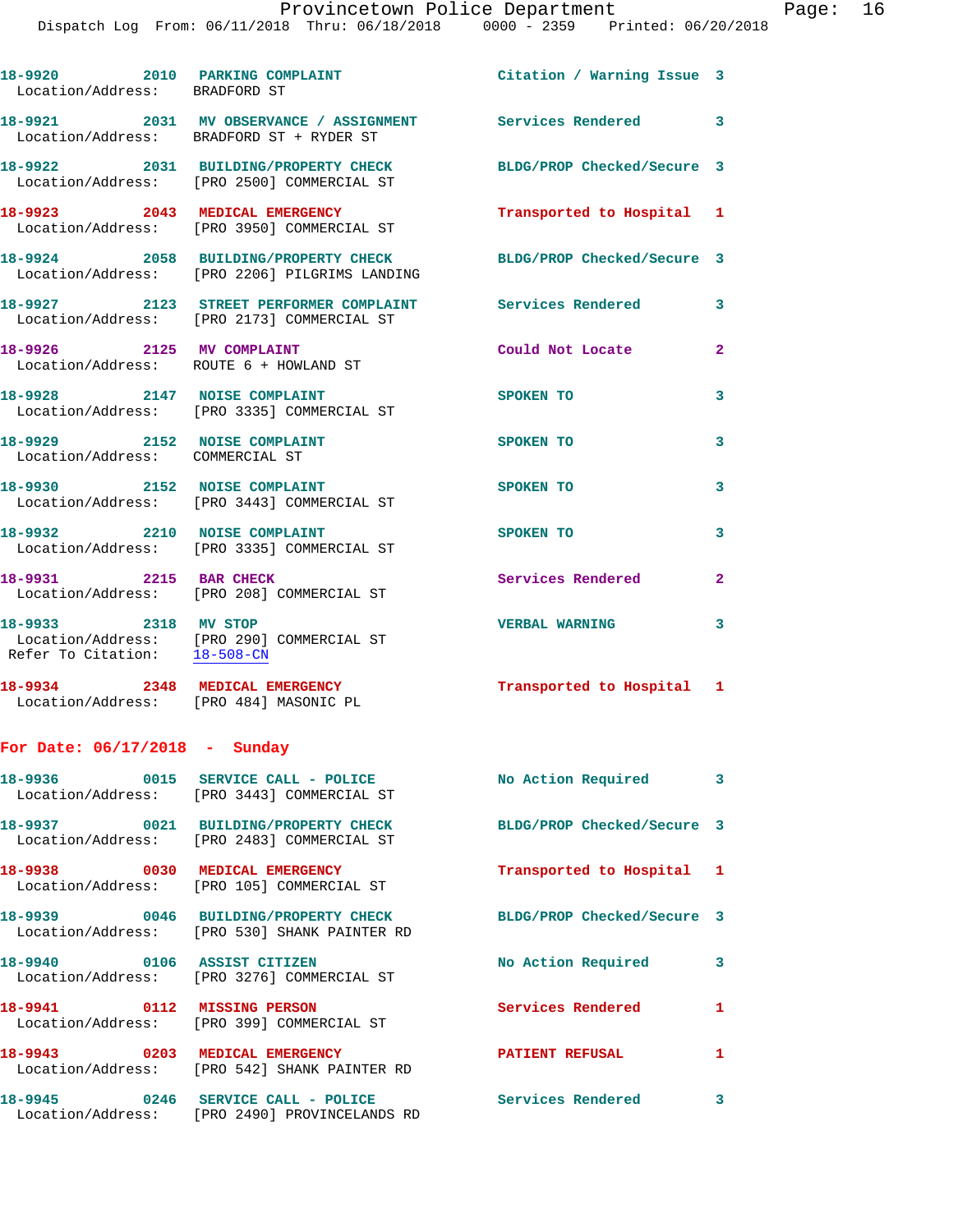|                                                               | Provincetown Police Department                                                                                   |                            |              | Page: 17 |  |
|---------------------------------------------------------------|------------------------------------------------------------------------------------------------------------------|----------------------------|--------------|----------|--|
|                                                               | Dispatch Log From: 06/11/2018 Thru: 06/18/2018 0000 - 2359 Printed: 06/20/2018                                   |                            |              |          |  |
|                                                               | 18-9944 0247 BUILDING/PROPERTY CHECK BLDG/PROP Checked/Secure 3<br>Location/Address: [PRO 2490] PROVINCELANDS RD |                            |              |          |  |
|                                                               | 18-9946 0349 MEDICAL EMERGENCY<br>Location/Address: [PRO 542] SHANK PAINTER RD                                   | Transported to Hospital 1  |              |          |  |
|                                                               | 18-9947 0359 ALARM - FIRE<br>Location/Address: [PRO 356] COMMERCIAL ST                                           | False Alarm                | $\mathbf{1}$ |          |  |
|                                                               | 18-9948 0547 LOST PROPERTY<br>Location/Address: [PRO 542] SHANK PAINTER RD                                       | Services Rendered 3        |              |          |  |
|                                                               | 18-9949 0740 MEDICAL EMERGENCY<br>Location/Address: [PRO 658] MOZART AVE                                         | Transported to Hospital 1  |              |          |  |
|                                                               | 18-9950 0827 BUILDING/PROPERTY CHECK Services Rendered 3<br>Location: [PRO 3439] BARNSTABLE COUNTY SHERIFF       |                            |              |          |  |
|                                                               | 18-9951 0827 BUILDING/PROPERTY CHECK BLDG/PROP Checked/Secure 3<br>Location/Address: [PRO 3430] COMMERCIAL ST    |                            |              |          |  |
| Location/Address: [PRO 2521] ROUTE 6                          | 18-9952 0834 MV OBSERVANCE / ASSIGNMENT Services Rendered 3                                                      |                            |              |          |  |
| 18-9953 0837 MV STOP                                          | Location/Address: [PRO 2513] ROUTE 6<br>Refer To Citation: <u>18-509-CN</u>                                      | <b>VERBAL WARNING</b> 3    |              |          |  |
|                                                               | 18-9954 0913 MISSING DOG<br>Location/Address: [PRO 3106] COMMERCIAL ST                                           | Services Rendered 2        |              | 1        |  |
|                                                               | 18-9955 0928 BUILDING/PROPERTY CHECK BLDG/PROP Checked/Secure 3<br>Location/Address: [PRO 2977] COMMERCIAL ST    |                            |              |          |  |
| 18-9957 0930 DRONE FLIGHT<br>Location/Address: HARBOR HILL RD |                                                                                                                  | Services Rendered 2        |              |          |  |
|                                                               | 18-9956 6 0936 MV OBSERVANCE / ASSIGNMENT Services Rendered<br>Location/Address: BRADFORD ST + STANDISH ST       |                            | $\mathbf{3}$ |          |  |
| Location/Address: [PRO 4048] ROUTE 6                          | 18-9959 0956 MV OBSERVANCE / ASSIGNMENT Services Rendered 3                                                      |                            |              |          |  |
|                                                               | 18-9960 1015 SERVICE CALL - POLICE 3 Services Rendered 3<br>Location/Address: [PRO 781] CAPTAIN BERTIES WAY      |                            |              |          |  |
|                                                               | 18-9961 1042 BUILDING/PROPERTY CHECK Services Rendered 3<br>Location/Address: [PRO 3259] MACMILLAN WHARF         |                            |              |          |  |
|                                                               | 18-9963 1204 BUILDING/PROPERTY CHECK BLDG/PROP Checked/Secure 3<br>Location/Address: [PRO 2206] PILGRIMS LANDING |                            |              |          |  |
|                                                               | 18-9964 1217 LOST PROPERTY<br>Location/Address: [PRO 105] COMMERCIAL ST                                          | Services Rendered 3        |              |          |  |
|                                                               | 18-9965 1248 MEDICAL EMERGENCY<br>Location/Address: [PRO 440] HARRY KEMP WAY                                     | Transported to Hospital 1  |              |          |  |
|                                                               | 18-9966 1328 PARK, WALK & TALK<br>Location/Address: [PRO 105] COMMERCIAL ST                                      | Services Rendered 2        |              |          |  |
|                                                               | 18-9967 1333 PARKING COMPLAINT<br>Location/Address: [PRO 1976] COMMERCIAL ST                                     | <b>GONE ON ARRIVAL</b>     | 3            |          |  |
|                                                               | 18-9968 1352 LOST PROPERTY<br>Location/Address: [PRO 3296] SHANK PAINTER RD                                      | Services Rendered 3        |              |          |  |
|                                                               | 18-9969 1533 BUILDING/PROPERTY CHECK BLDG/PROP Checked/Secure 3<br>Location/Address: [PRO 3259] MACMILLAN WHARF  |                            |              |          |  |
| 1552 MV STOP<br>18-9971                                       |                                                                                                                  | Citation / Warning Issue 3 |              |          |  |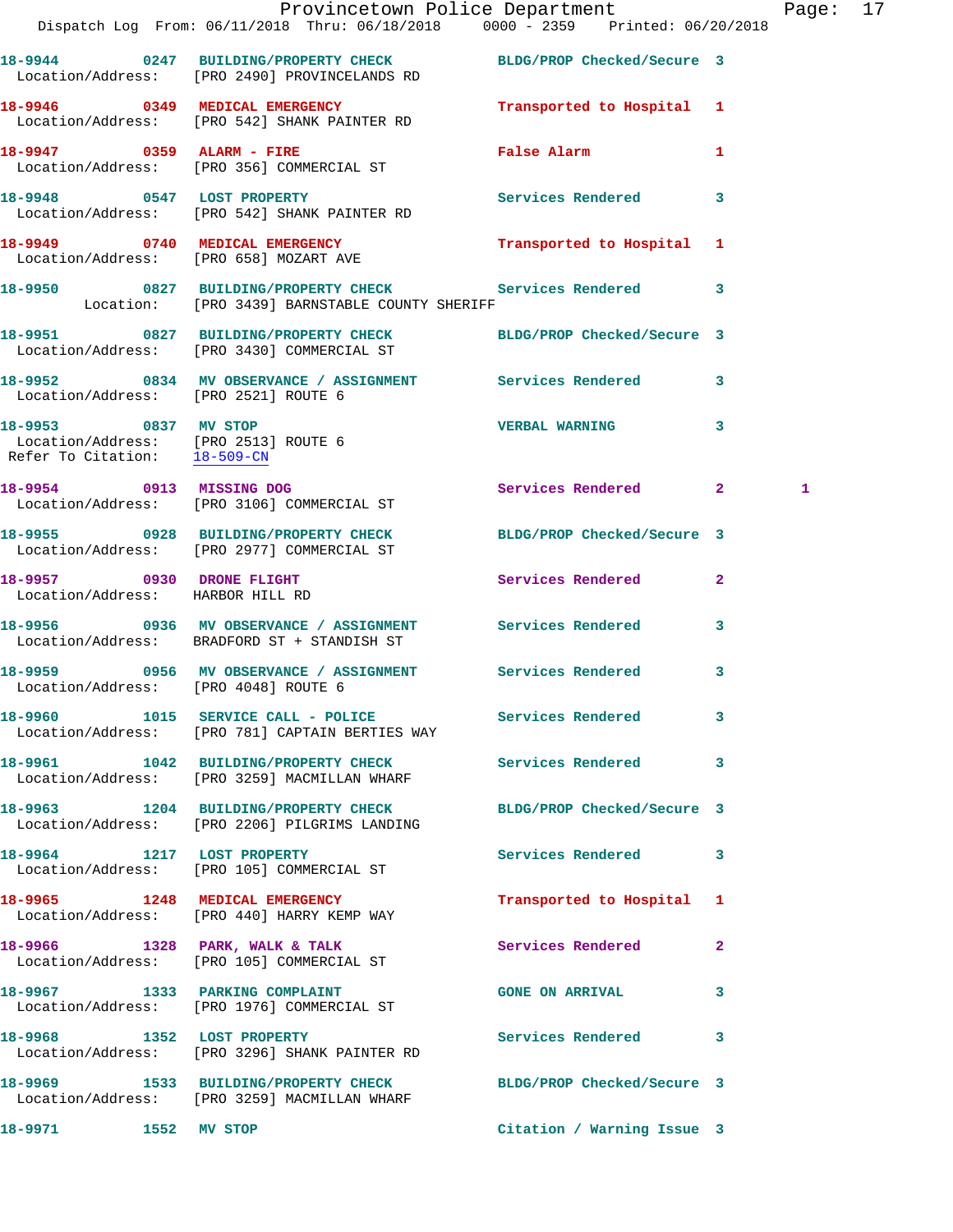|                                                      | Dispatch Log From: 06/11/2018 Thru: 06/18/2018 0000 - 2359 Printed: 06/20/2018                                  | Provincetown Police Department |   | Page: 18 |  |
|------------------------------------------------------|-----------------------------------------------------------------------------------------------------------------|--------------------------------|---|----------|--|
| Refer To Citation: R8381278                          | Location/Address: [PRO 2577] BRADFORD ST                                                                        |                                |   |          |  |
|                                                      | 18-9972 1601 MEDICAL EMERGENCY<br>Location/Address: [PRO 2853] SHANK PAINTER RD                                 | Services Rendered 1            |   |          |  |
| Location/Address: [PRO 1588] PEARL ST                | 18-9973 1603 PARKING COMPLAINT                                                                                  | <b>VERBAL WARNING</b>          | 3 |          |  |
| 18-9974 1604 MV STOP                                 | Location/Address: [PRO 1892] SHANK PAINTER RD<br>Refer To Citation: $\frac{18-510-CN}{\sqrt{3}}$                | <b>VERBAL WARNING</b>          | 3 |          |  |
| 18-9975 1629 MV STOP<br>Refer To Citation: R83812798 | Location/Address: ROUTE 6 + CONWELL ST                                                                          | Citation / Warning Issue 3     |   |          |  |
| Refer To Citation: 18-511-CN                         | 18-9978 1924 MV STOP<br>Location/Address: [PRO 3430] COMMERCIAL ST                                              | <b>VERBAL WARNING</b>          | 3 |          |  |
|                                                      | 18-9979 1934 LOST PROPERTY<br>Location/Address: [PRO 542] SHANK PAINTER RD                                      | Services Rendered 3            |   |          |  |
|                                                      | 18-9980 2022 BUILDING/PROPERTY CHECK<br>Location/Address: [PRO 1638] COMMERCIAL ST                              | BLDG/PROP Checked/Secure 3     |   |          |  |
| 18-9982 2033 LOST PROPERTY                           | Location/Address: [PRO 94] BRADFORD ST                                                                          | SPOKEN TO                      | 3 |          |  |
|                                                      | 18-9981 2037 MV OBSERVANCE / ASSIGNMENT<br>Location/Address: BRADFORD ST + RYDER ST                             | No Action Required 3           |   |          |  |
| 18-9984 2115 MV STOP<br>Refer To Citation: 18-512-CN | Location/Address: BRADFORD ST + PRINCE ST                                                                       | <b>VERBAL WARNING</b>          | 3 |          |  |
|                                                      | 18-9985 2123 BUILDING/PROPERTY CHECK BLDG/PROP Checked/Secure 3<br>Location/Address: [PRO 385] COMMERCIAL ST    |                                |   |          |  |
| 18-9986 2129 MV STOP<br>Refer To Citation: 18-513-CN | Location/Address: [PRO 1446] WINSLOW ST                                                                         | <b>VERBAL WARNING</b>          | 3 |          |  |
|                                                      | 18-9987 2216 BUILDING/PROPERTY CHECK BLDG/PROP Checked/Secure 3<br>Location/Address: [PRO 2500] COMMERCIAL ST   |                                |   |          |  |
|                                                      | 18-9988 2338 MV OBSERVANCE / ASSIGNMENT Services Rendered 3<br>Location/Address: SHANK PAINTER RD + BRADFORD ST |                                |   |          |  |
| Location/Address: COMMERCIAL ST                      | 18-9989 2341 BUILDING/PROPERTY CHECK BLDG/PROP Checked/Secure 3                                                 |                                |   |          |  |
|                                                      | 18-9990 2344 BY-LAW VIOLATION Citation / Warning Issue 2<br>Location/Address: [PRO 175] COMMERCIAL ST           |                                |   |          |  |
| For Date: $06/18/2018$ - Monday                      |                                                                                                                 |                                |   |          |  |
|                                                      | 18-9991 0027 BUILDING/PROPERTY CHECK BLDG/PROP Checked/Secure 3<br>Location/Address: [PRO 1780] JOHNSON ST      |                                |   |          |  |
|                                                      | 18-9993 0032 DISTURBANCE - FIGHT / ARGUMENT GONE ON ARRIVAL<br>Location/Address: [PRO 3443] COMMERCIAL ST       |                                | 1 |          |  |
| Location/Address: COMMERCIAL ST                      | 18-9994 0035 911 - GENERAL                                                                                      | <b>GONE ON ARRIVAL</b>         | 1 |          |  |
|                                                      | 18-9992 0036 MV OBSERVANCE / ASSIGNMENT No Action Required 3<br>Location/Address: SHANK PAINTER RD + BROWNE ST  |                                |   |          |  |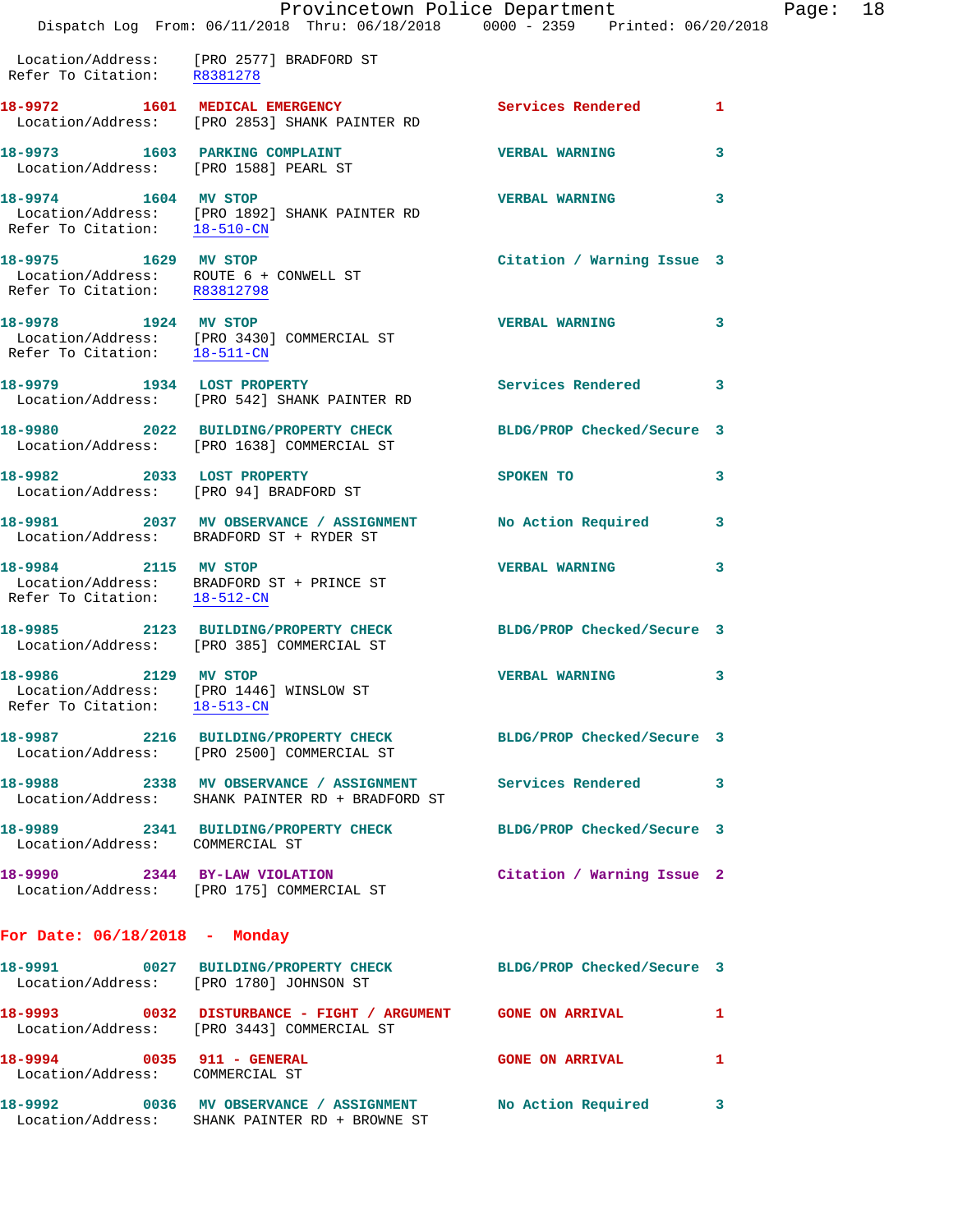|                                                                    | Provincetown Police Department<br>Dispatch Log From: 06/11/2018 Thru: 06/18/2018   0000 - 2359   Printed: 06/20/2018          |                            |              | Page: 19 |  |
|--------------------------------------------------------------------|-------------------------------------------------------------------------------------------------------------------------------|----------------------------|--------------|----------|--|
|                                                                    | 18-9995 0106 MV OBSERVANCE / ASSIGNMENT Services Rendered<br>Location/Address: [PRO 2494] BRADFORD ST                         |                            | $\mathbf{3}$ |          |  |
| Location/Address: [PRO 94] BRADFORD ST                             | 18-9996 0113 MV OBSERVANCE / ASSIGNMENT Services Rendered 3                                                                   |                            |              |          |  |
|                                                                    | 18-9999   0209   BUILDING/PROPERTY CHECK   BLDG/PROP Checked/Secure   3<br>Location/Address: [PRO 530] SHANK PAINTER RD       |                            |              |          |  |
|                                                                    | 18-9998      0218   BUILDING/PROPERTY CHECK        Services Rendered      3<br>Location/Address:   [PRO 3259] MACMILLAN WHARF |                            |              |          |  |
|                                                                    | 18-10000 0331 BUILDING/PROPERTY CHECK<br>Location/Address: [PRO 545] SHANK PAINTER RD                                         | BLDG/PROP Checked/Secure 3 |              |          |  |
|                                                                    | 18-10001 0334 BUILDING/PROPERTY CHECK BLDG/PROP Checked/Secure 3<br>Location/Address: [PRO 1778] SHANK PAINTER RD             |                            |              |          |  |
|                                                                    | 18-10002 0349 BUILDING/PROPERTY CHECK BLDG/PROP Checked/Secure 3<br>Location/Address: [PRO 488] MAYFLOWER ST                  |                            |              |          |  |
|                                                                    | 18-10003 0442 BUILDING/PROPERTY CHECK BLDG/PROP Checked/Secure 3<br>Location/Address: [PRO 186] COMMERCIAL ST                 |                            |              |          |  |
| Location/Address: ROUTE 6 + HOWLAND ST                             | 18-10004 0515 MV OBSERVANCE / ASSIGNMENT Services Rendered 3                                                                  |                            |              |          |  |
|                                                                    | 18-10005 0539 BUILDING/PROPERTY CHECK BLDG/PROP Checked/Secure 3<br>Location/Address: [PRO 2540] RACE POINT RD                |                            |              |          |  |
| Location/Address: [PRO 521] ROUTE 6                                | 18-10006 0614 BUILDING/PROPERTY CHECK Services Rendered 3                                                                     |                            |              |          |  |
|                                                                    | 18-10008 0717 PARKING COMPLAINT<br>Location/Address: [PRO 75] CAPTAIN BERTIES WAY                                             | <b>Services Rendered</b>   | 3            |          |  |
|                                                                    | 18-10009 0738 MEDICAL EMERGENCY<br>Location/Address: [PRO 2078] BERRY LN                                                      | Transported to Hospital 1  |              |          |  |
|                                                                    | 18-10010 0811 BUILDING/PROPERTY CHECK Services Rendered 3<br>Location/Address: [PRO 2977] COMMERCIAL ST                       |                            |              |          |  |
| Location/Address: [PRO 569] WINSLOW ST                             | 18-10011 0812 SERVICE CALL - POLICE                                                                                           | Services Rendered          |              |          |  |
|                                                                    | 18-10012 0826 TRAFFIC CONTROL<br>Location/Address: [PRO 269] COMMERCIAL ST                                                    | <b>Services Rendered</b>   | 3            |          |  |
|                                                                    | 18-10013 0827 SERVICE CALL - POLICE<br>Location/Address: [ORL 1] ROCK HARBOR RD                                               | Services Rendered          | 3            |          |  |
|                                                                    | 18-10014 0841 BUILDING/PROPERTY CHECK Services Rendered<br>Location/Address: [PRO 3259] MACMILLAN WHARF                       |                            | 3            |          |  |
| Refer To Field Int: 18-10-FI                                       | 18-10015 0909 COMPLAINT - GENERAL<br>Location/Address: SANDY HILL LN + ROUTE 6                                                | <b>Services Rendered</b> 3 |              |          |  |
|                                                                    | 18-10016 0914 LOST PROPERTY<br>Location/Address: [PRO 356] COMMERCIAL ST                                                      | Services Rendered          | 3            |          |  |
| 18-10017 0939 FIRE - OTHER<br>Location/Address: ROUTE 6 + SNAIL RD |                                                                                                                               | Referred to Other Agency 1 |              |          |  |
|                                                                    | 18-10018 0948 SERVICE CALL - POLICE<br>Location/Address: [PRO 516] RACE POINT RD                                              | Services Rendered 3        |              |          |  |
|                                                                    | Location/Address: [PRO 1514] BRADFORD ST + ANTHONY ST                                                                         | Referred to Other Agency 1 |              |          |  |

**18-10020 1017 BUILDING/PROPERTY CHECK Services Rendered 3**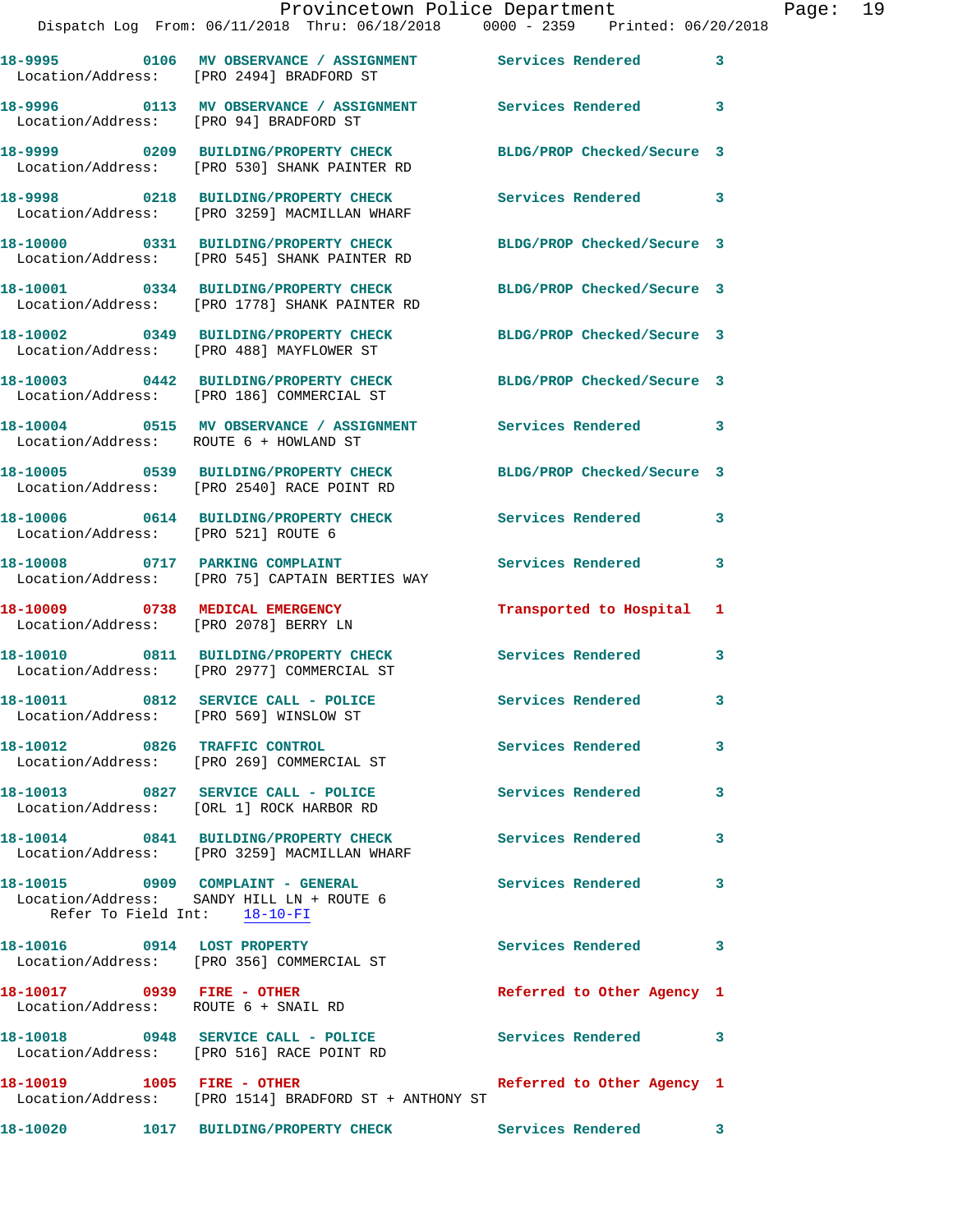|                                                                                               | Dispatch Log From: 06/11/2018 Thru: 06/18/2018 0000 - 2359 Printed: 06/20/2018                                   | Provincetown Police Department |                | Page: 20 |  |
|-----------------------------------------------------------------------------------------------|------------------------------------------------------------------------------------------------------------------|--------------------------------|----------------|----------|--|
|                                                                                               | Location/Address: [PRO 2977] COMMERCIAL ST                                                                       |                                |                |          |  |
|                                                                                               | 18-10022 1030 MEDICAL EMERGENCY<br>Location/Address: [PRO 542] SHANK PAINTER RD                                  | Transported to Hospital 1      |                |          |  |
|                                                                                               | 18-10021 1031 BUILDING/PROPERTY CHECK BLDG/PROP Checked/Secure 3<br>Location/Address: [PRO 3259] MACMILLAN WHARF |                                |                |          |  |
|                                                                                               | 18-10024 1050 SERVICE CALL - POLICE Services Rendered 3<br>Location/Address: [PRO 542] SHANK PAINTER RD          |                                |                |          |  |
|                                                                                               | 18-10023 1132 PARK, WALK & TALK<br>Location/Address: [PRO 165] COMMERCIAL ST                                     | Services Rendered 2            |                |          |  |
|                                                                                               | 18-10026 1335 PARKING COMPLAINT<br>Location/Address: [PRO 3456] RYDER ST EXT                                     | Citation / Warning Issue 3     |                |          |  |
|                                                                                               | 18-10027 1337 MEDICAL EMERGENCY<br>Location/Address: [PRO 440] HARRY KEMP WAY                                    | Transported to Hospital 1      |                |          |  |
| 18-10028 1341 MV STOP<br>Location/Address: [PRO 521] ROUTE 6<br>Refer To Citation: R8381580   |                                                                                                                  | Citation / Warning Issue 3     |                |          |  |
|                                                                                               | 18-10029 1355 PARK, WALK & TALK<br>Location/Address: [PRO 2500] COMMERCIAL ST                                    | <b>Services Rendered</b>       | $\overline{2}$ |          |  |
|                                                                                               | 18-10030 1427 MV OBSERVANCE / ASSIGNMENT Services Rendered 3<br>Location/Address: HIGH POLE HILL + BRADFORD ST   |                                |                |          |  |
| 18-10031 1432 HAZARDS<br>Location/Address: RACE POINT RD                                      |                                                                                                                  | Removed Hazard                 | $\mathbf{2}$   |          |  |
|                                                                                               | 18-10032 1437 PARKING COMPLAINT<br>Location/Address: CONANT ST + COMMERCIAL ST                                   | <b>GONE ON ARRIVAL</b>         | $\mathbf{3}$   |          |  |
|                                                                                               | 18-10033 1458 SERVICE CALL - POLICE Services Rendered<br>Location/Address: [PRO 569] WINSLOW ST                  |                                | 3              |          |  |
|                                                                                               | 18-10035 1559 MV OBSERVANCE / ASSIGNMENT Services Rendered 3<br>Location/Address: STANDISH ST + BRADFORD ST      |                                |                |          |  |
|                                                                                               | 18-10037 1606 MV OBSERVANCE / ASSIGNMENT<br>Location/Address: [PRO 537] SHANK PAINTER RD                         | Services Rendered 3            |                |          |  |
|                                                                                               | 18-10038 1622 PARK, WALK & TALK<br>Location/Address: [PRO 105] COMMERCIAL ST                                     | Services Rendered              | $\mathbf{2}$   |          |  |
| Location/Address: [PRO 3222] ALDEN ST                                                         | 18-10039 1643 MEDICAL EMERGENCY                                                                                  | Transported to Hospital 1      |                |          |  |
|                                                                                               | 18-10040 1737 ANIMAL CALL<br>Location/Address: [PRO 1156] WINSLOW ST                                             | <b>Services Rendered</b>       | 2              |          |  |
| 18-10041 1807 LOST WALLET                                                                     | Location/Address: [PRO 506] PEARL ST                                                                             | Services Rendered              | 3              |          |  |
|                                                                                               | 18-10042 1844 PROPERTY DAMAGE<br>Location/Address: [PRO 1076] PLEASANT ST                                        | Services Rendered 3            |                |          |  |
| 18-10043 1921 MV STOP<br>Location/Address: [PRO 2513] ROUTE 6<br>Refer To Citation: 18-514-CN |                                                                                                                  | <b>VERBAL WARNING</b>          | 3              |          |  |
| 18-10045 1956 MV COMPLAINT<br>Location/Address: [PRO 2521] ROUTE 6                            |                                                                                                                  | Could Not Locate               | $\mathbf{2}$   |          |  |
| 18-10046 2116 MV STOP<br>Location/Address: [PRO 521] ROUTE 6<br>Refer To Citation: 18-515-CN  |                                                                                                                  | <b>VERBAL WARNING</b>          | 3              |          |  |